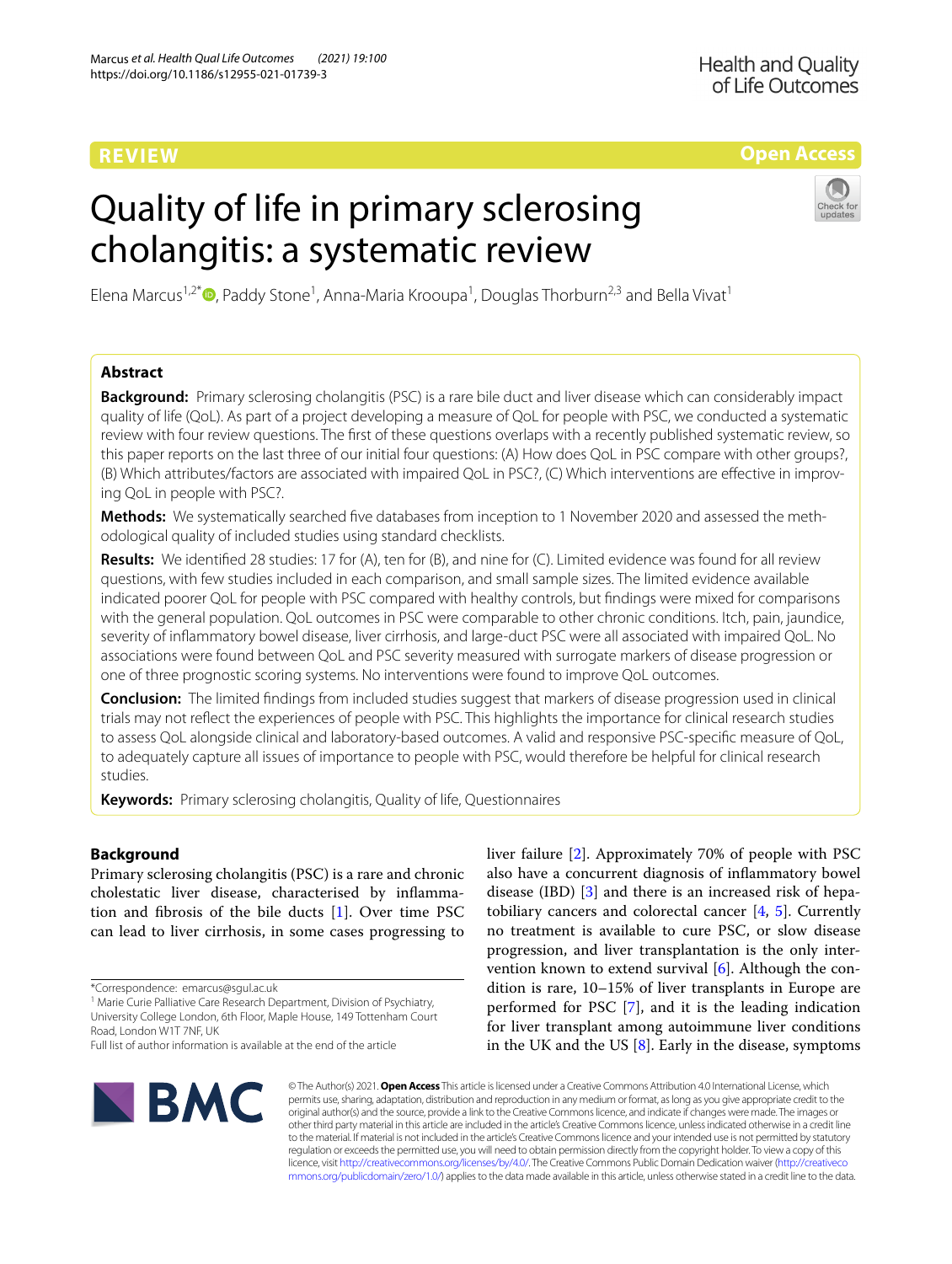tend to be rare and approximately 40–50% of people are asymptomatic at diagnosis [[6,](#page-15-5) [9](#page-15-8)]. However, with limited treatment options, people with PSC can live for many years with a number of debilitating symptoms such as fatigue, itch, and pain, as well as the emotional burden of an uncertain future [\[6](#page-15-5), [10\]](#page-15-9), all of which can impact on quality of life (QoL) [[11](#page-15-10), [12\]](#page-15-11).

In 2019 PSC was identifed as a top 10 research priority in non-alcohol related liver and gallbladder disorders in the UK [\[13](#page-15-12)], and the lack of treatments for PSC indicated as a major concern. Defning endpoints for clinical trials in PSC, however, has its challenges due to the unpredictable and prolonged clinical course of the condition [[14](#page-15-13)]. Patient-reported outcome measures (PROMs), including assessments of QoL, are important for use in clinical trials, addressing health-related experiences from the patient perspective  $[15]$  $[15]$ . The assessment of patients' experiences in clinical research is particularly warranted for chronic conditions, such as PSC, which can have a long-term impact on functioning and well-being [[16,](#page-15-15) [17](#page-15-16)]. Capturing these experiences in a patient-centred way is necessary to enable holistic assessment of the safety and efficacy of new interventions for people with PSC  $[18]$  $[18]$ .

As the frst stage in a doctoral project developing a measure of QoL for people with PSC in the UK, we searched the literature for what is known about QoL in this population  $[19]$  $[19]$ . That search only found few existing reviews, all of which focused narrowly on QoL in PSC. One of these, a Cochrane review of pharmacological interventions for PSC, included QoL as an outcome measure [\[20](#page-15-19)]; another explored the impact of itch on QoL for cholestatic liver disease  $[21]$ . There was therefore a lack of clarity about how QoL had been measured in this population, which factors were important determinants of QoL in PSC, and how the condition afected QoL. Four more reviews by other groups have since been published, and were identifed in later updates to the initial search: a systematic review assessing PROMs used in PSC [\[22](#page-15-21)], a systematic review identifying PRO instruments and concepts used in the PSC literature [[23](#page-15-22)], a literature review exploring QoL in cholestatic disease [\[24](#page-15-23)], and a scoping review exploring the impact of PSC on psychological well-being [[25\]](#page-15-24).

The aim of this part of the doctoral study was to systematically review QoL-related outcomes in PSC. Due to the paucity of published literature, we formulated four separate review questions: (1) 'Which validated questionnaires have been used to assess QoL in people with PSC?', (2) 'How does QoL in people with PSC compare with QoL in other groups?', (3) 'What factors are associated with impaired QoL in people with PSC?', and (4) 'Which interventions are efective in improving QoL in people with PSC?'. A separate systematic review [[22](#page-15-21)]

covered similar ground to our Review question [[1\]](#page-15-0), but was a broader review, identifying all PROMs used in PSC, and critically appraising included measures. Our review retrieved only validated measures of QoL, so is less broad and does not add to the work conducted by this other group. Our paper therefore reports only the fndings from the last three of our review questions, identifed as (A), (B) and (C) in the sections below.

# **Methods**

This review was conducted and reported in line with the guidelines of the Preferred Reporting Items for Systematic Reviews and Meta-Analyses (PRISMA). The review was registered with the International Prospective Register of Systematic Reviews (PROSPERO), registration number: CRD42017071729 [[26\]](#page-15-25).

#### **Search strategy**

We developed a single systematic search strategy to locate relevant evidence across all the review questions: (A) How does QoL in people with PSC compare with QoL in other groups? (B) What factors are associated with impaired QoL in people with PSC? and (C) Which interventions are efective in improving QoL in people with PSC? We searched Embase, MEDLINE, PsycINFO, SCOPUS, and Web of Science databases from inception to 4 June 2019, with subsequent updates on 31 March  $2020$  [[19](#page-15-18)], and then 1 November 2020. The key search terms used were 'primary sclerosing cholangitis' and 'quality of life', along with synonyms and related terms. The search strategy was initially developed for MEDLINE (see the Additional file [1](#page-14-0) for the full MEDLINE search strategy), and then translated for use in the other databases. In addition to the electronic database searches, we hand-searched the reference lists of included studies and relevant systematic reviews and conducted a forward citation search for included studies in Google Scholar. Authors were contacted where key data were missing from the published report. Authors of identifed conference abstracts were contacted for full-text papers.

# **Inclusion and exclusion criteria**

Studies were eligible for inclusion if they were primary studies of adult participants with PSC ( $\geq$  18 years) which assessed QoL and were published from inception to the fnal database search (Nov 2020). For the purpose of this review we drew on work exploring QoL in relation to cancer, that is, health-related QoL [[27](#page-15-26)], and defned QoL as a multi-dimensional construct comprising the impact of illness or treatment on a person's functioning and well-being in physical, psychological and social domains. Due to the paucity of literature exploring QoL in PSC, we included studies that used multi-dimensional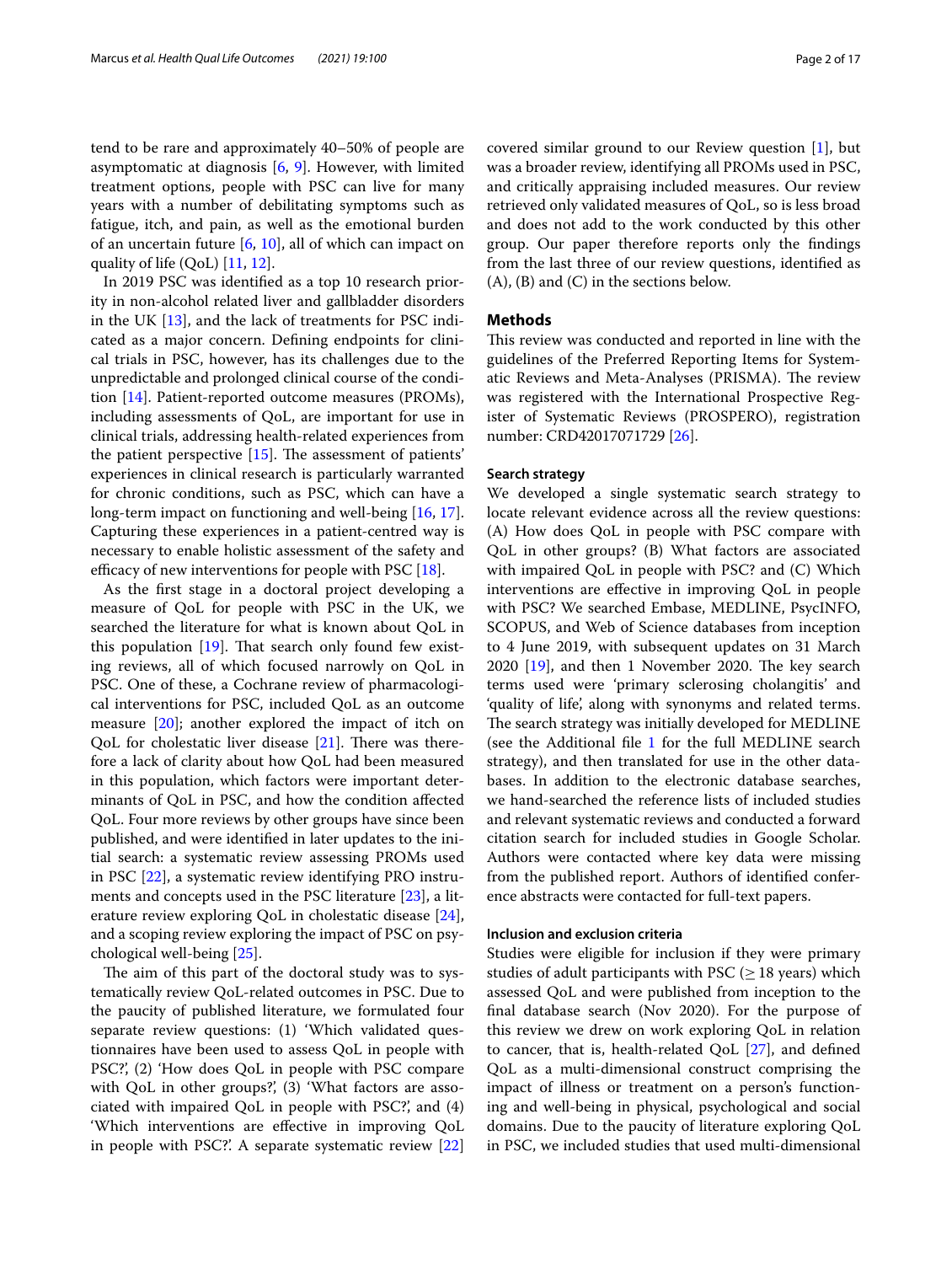QoL questionnaires, as well as studies that used questionnaires which focused on specifc domains of QoL: physical symptoms (e.g. gastro-intestinal symptoms), psychological well-being and social functioning. When describing fndings from multi-dimensional QoL questionnaires, we use the term *QoL*. Where studies report specifc domains of QoL (e.g. depression), we explicitly name these. To include studies where participants had a range of conditions, we required at least 50% of the study sample to have PSC. Where <50% of the sample had PSC, authors were contacted to request disaggregated data. We excluded studies of children and adolescents with PSC. Non-primary studies, such as systematic reviews and editorials, were also excluded. Due to resource constraints we limited publications to English language papers.

Specifc inclusion criteria for each review question were as follows. Question A: Any primary study, including cohort, cross-sectional and case–control studies, comparing QoL outcomes between PSC participants and any other group. Question B: Any primary study, including cohort, cross-sectional and case–control studies, exploring the association of any factor or attribute with QoL. Question C*:* Any randomised or non-randomised controlled study comparing any intervention with any comparator. Before-and-after studies were excluded.

#### **Selection of studies**

We exported citations from each electronic database search to Endnote (version X7) and removed duplicates. We screened titles and abstracts of identifed studies for inclusion against agreed criteria. Two reviewers (EM, AMK) independently screened 10% of references, and, because the inter-rater reliability was good (88% agreement), one reviewer screened the remaining references. All primary-level studies included after the frst scan of citations were acquired in full and re-evaluated for eligibility. Two reviewers (EM, AMK) independently screened all full-text papers using the inclusion criteria for reference. The percentage agreement was good  $(81\%)$ , and after discussion all disagreements were resolved.

# **Data extraction**

A single reviewer (EM) extracted the following data using a pre-defned form: study design, date of publication, country of origin, setting, sample size, participant inclusion/exclusion criteria, participant characteristics, name of utilised QoL tool(s), comparator groups (for Question A), factors or attributes correlated with QoL (for Question B), and type/dose of intervention and comparator (for Question C). The following outcome data were extracted where relevant and available: type of outcome, name of outcome measure, direction of scale, mean, standard deviation, number of events, efect size, confdence intervals, *p* values, and correlation/regression coefficients (for Question B). Where these data were not reported, we extracted narrative descriptions of fndings from the published report.

# **Quality appraisal**

We assessed risk of bias at the study level using standard checklists. Diferent checklists were used depending on the design of the study. We assessed randomised controlled trials (RCTs) with Version 1 of the Cochrane Collaboration's Questionnaire for Assessing Risk of Bias in Randomised Trials [[28](#page-15-27)], cohort and case–control stud-ies with The Newcastle–Ottawa Scale (NOS) [[29\]](#page-15-28), and cross-sectional studies and surveys with the Critical Appraisal Questionnaire to Assess the Quality of Crosssectional Studies (AXIS) [\[30](#page-15-29)]. To aid the comparison of quality across studies, we assigned each observational study a quality rating following criteria published by Harbour and Miller [[31](#page-15-30)] (Table [1](#page-2-0)). We did not assign individual study quality ratings to the RCT evidence as this is not recommended [[28\]](#page-15-27) and only few RCTs were included  $(n=8)$ .

#### **Data analysis**

We synthesised data narratively. Combining data in meta-analyses was inappropriate due to diferences in outcome measures, participant groups and interventions. In addition, many studies did not report data in a format suitable for meta-analysis (e.g. reporting fndings narratively). We report effect sizes, confidence intervals, and/ or *p* values if these were available in the original reports. To explore heterogeneity of fndings for Question A, we conducted two sensitivity analyses *post-hoc*. The first limited the evidence to studies with a lower risk of bias

<span id="page-2-0"></span>**Table 1** Quality rating for individual studies

| Quality rating | Criteria                                                                                                                                                        |
|----------------|-----------------------------------------------------------------------------------------------------------------------------------------------------------------|
| High           | All or most of the checklist criteria have been fulfilled, where they have not been fulfilled the conclusions are very unlikely to alter                        |
| Moderate       | Some of the checklist criteria have been fulfilled, where they have not been fulfilled, or not adequately described, the conclu-<br>sions are unlikely to alter |
| Low            | Few or no checklist criteria have been fulfilled and the conclusions are likely or very likely to alter                                                         |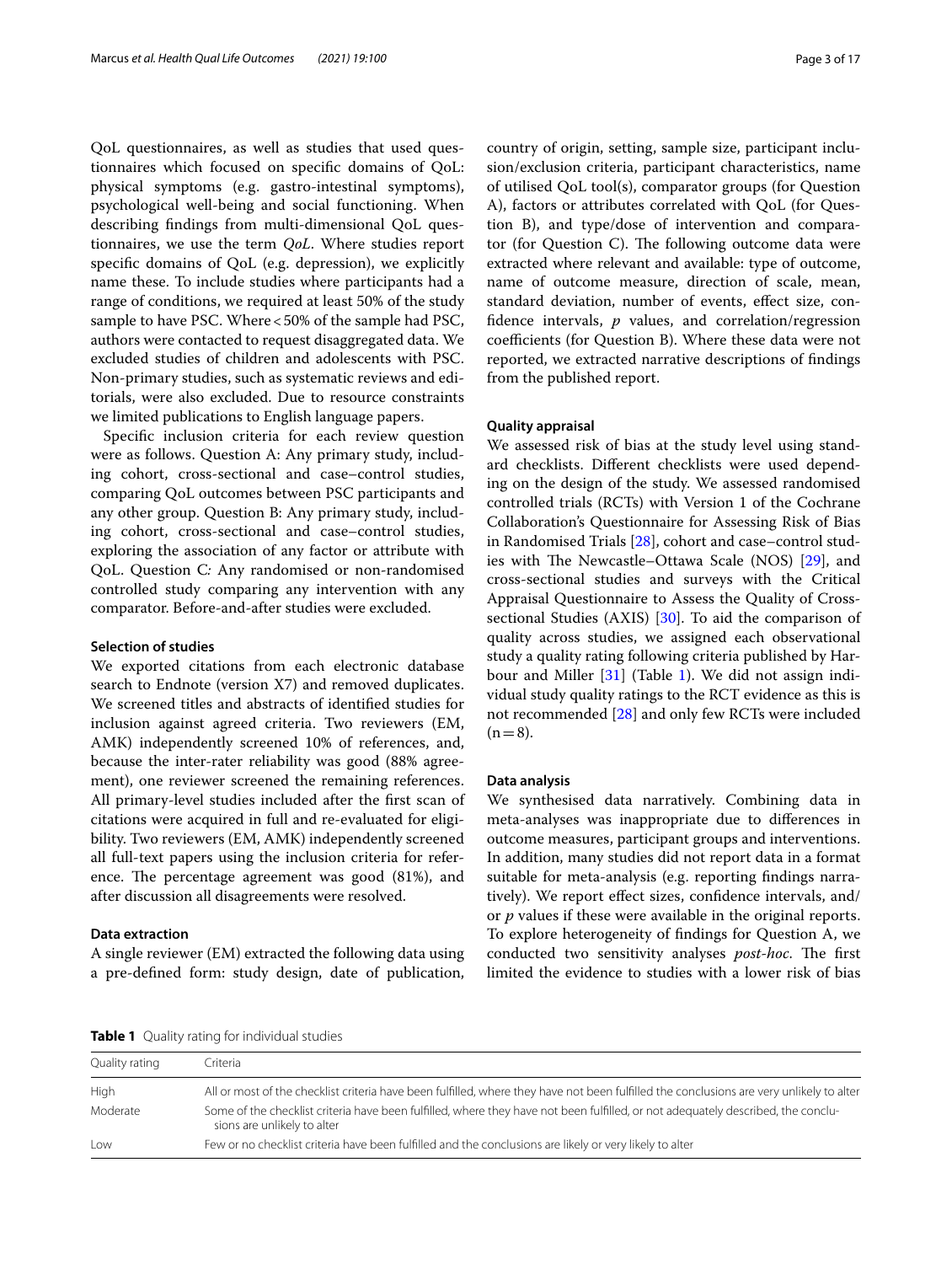(rated as moderate or high quality). The second limited the evidence to studies which age- and gender-matched PSC participants to the comparator group.

# **Results**

# **Study selection**

We identifed 2677 records, 1990 after the removal of duplicates, and 107 after screening titles and abstracts (Fig. [1](#page-3-0)). Four additional articles were identifed through a hand search of reference lists of relevant systematic reviews and included studies. Following a full-text

appraisal, 28 studies (reported across 29 individual manuscripts) were included across the three review questions; two papers reported on the same data set [\[32,](#page-15-31) [33](#page-15-32)].

# **Question A: How does QoL in people with PSC compare with QoL in other groups?**

# *Study characteristics*

Seventeen studies met the inclusion criteria: 13 crosssectional studies, two case–control studies and two cohort studies (Table [2\)](#page-4-0). Each study compared QoL outcomes between PSC participants and up to seven other comparator groups. These comprised:  $(1)$  control groups

<span id="page-3-0"></span>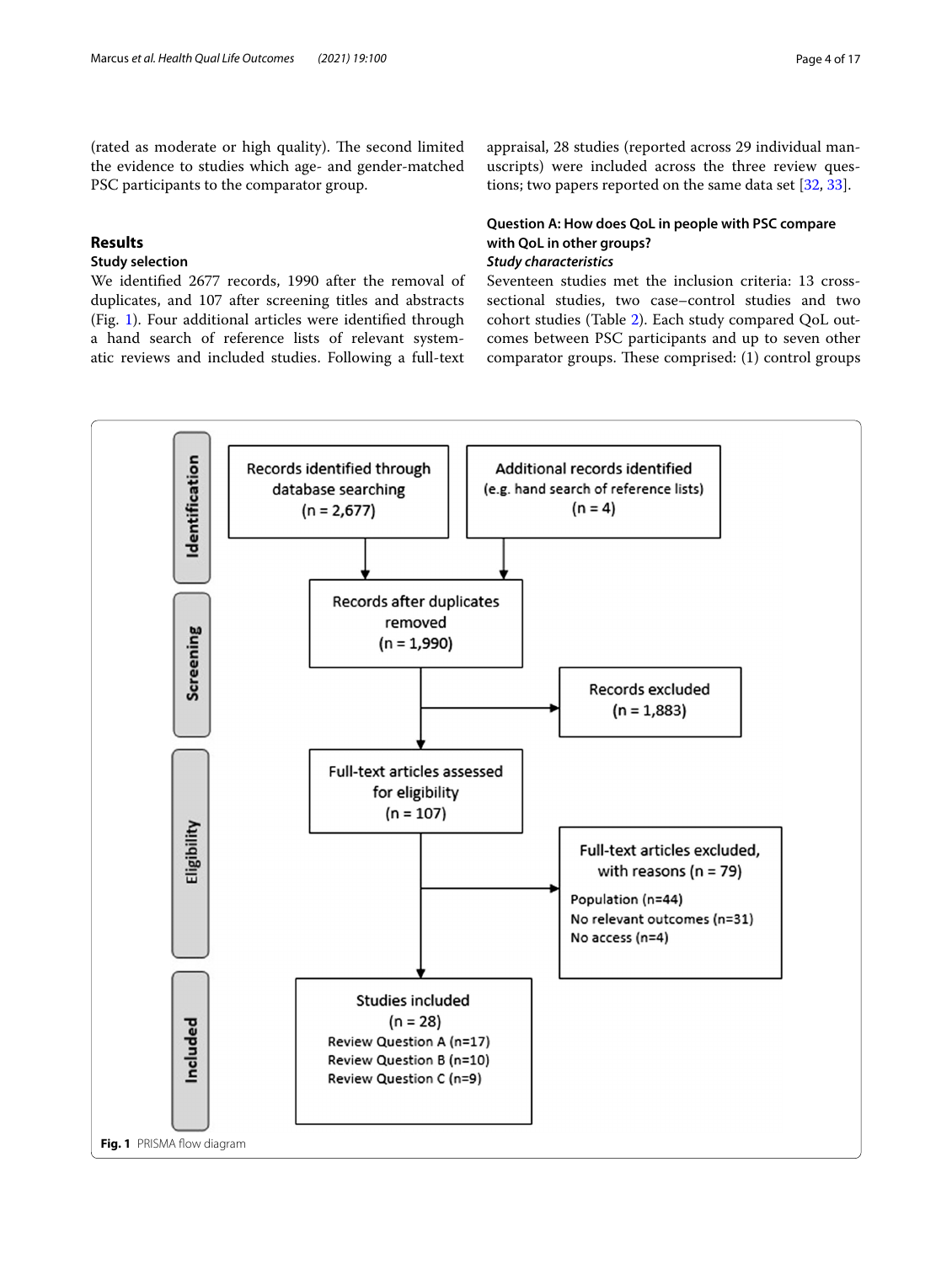<span id="page-4-0"></span>

| <b>NAME A</b> AND INTERNATIONAL CONTRACTOR CONTRACT A SHOW OF A SHOW OF A SHOW OF THE STATE OF A SHOW OF A SHOW OF THE STATE OF A SHOW OF A SHOW OF A SHOW OF A SHOW OF A SHOW OF A SHOW OF A SHOW OF A SHOW OF A SHOW OF A SHOW OF |                 |                       |                          |                                                                                                       |                                                                                                                                                              |                                                                                                                                                               |                                                                                                                                                                                                                                   |
|-------------------------------------------------------------------------------------------------------------------------------------------------------------------------------------------------------------------------------------|-----------------|-----------------------|--------------------------|-------------------------------------------------------------------------------------------------------|--------------------------------------------------------------------------------------------------------------------------------------------------------------|---------------------------------------------------------------------------------------------------------------------------------------------------------------|-----------------------------------------------------------------------------------------------------------------------------------------------------------------------------------------------------------------------------------|
| Quality<br>Study ID<br>Country                                                                                                                                                                                                      | Study design    | Sample size<br>% Male | Age (mean)<br>% IBD      | PSC severity/stage                                                                                    | Recruitment setting                                                                                                                                          | Comparator group(s)                                                                                                                                           | Outcome measure(s)                                                                                                                                                                                                                |
| Åberg 2012<br>Finland                                                                                                                                                                                                               | Cross-sectional | 64%<br>56             | $\frac{\alpha}{2}$<br>53 | NR (all post-transplant)                                                                              | All liver transplant patients<br>between 1982 and May<br>transplanted in Finland<br>2007                                                                     | (1) Primary biliary cholangitis<br>(5) Miscellaneous chronic<br>(3) Alcoholic cirrhosis<br>liver disease group<br>(2) Acute liver failure<br>(4) Liver tumour | (1) 15D instrument                                                                                                                                                                                                                |
| Ananthakrishnan 2010<br>USA                                                                                                                                                                                                         | Case-control    | 81%<br>$\frac{26}{5}$ | 100%<br>$\frac{4}{3}$    | $\frac{\alpha}{2}$                                                                                    | Database from a tertiary IBD<br>referral centre                                                                                                              | (1) Inflammatory bowel<br>diseasett                                                                                                                           | (1) Short inflammatory bowel<br>disease questionnairet                                                                                                                                                                            |
| Benito de Valle 2012<br>Sweden, UK                                                                                                                                                                                                  | Cross-sectional | 182<br>70%            | 79%<br>50                | Decompensated liver dis-<br>$Cirfrosis = 8%$<br>$e$ ase $= 6%$                                        | the outpatient clinic of one<br>(Sweden); all patients at<br>Computerised discharge<br>hospitals in one region<br>diagnosis register of all<br>hospital (UK) | (1) General population t                                                                                                                                      | (2) Chronic liver disease ques-<br>36-item short form survey+<br>(1) Medical outcomes study<br>(2) Fatigue impact scale<br>(3) Hospital anxiety and<br>depression scale<br>tionnairet                                             |
| Björnsson 2004<br>Sweden, UK<br>**                                                                                                                                                                                                  | Cross-sectional | 65%<br>93             | 80%<br>$\frac{8}{4}$     | Ludwig's fibrosis score: Stage<br>$1 = 44\%$ , Stage $2 = 21\%$ ,<br>Stage $3 = 30%$<br>Cirrhosis: 5% | tient clinic in the UK and<br>one outpatient clinic in<br>All patients at one outpa-<br>Sweden                                                               | (1) General population <sup>+</sup><br>(2) Inflammatory bowel<br>disease                                                                                      | (4) Gastrointestinal symptoms<br>(2) Beck depression inventory<br>(1) Psychological wellbeing<br>(3) Fatigue impact scale<br>rating scale<br>index                                                                                |
| Cheung 2016<br>Canada<br>**                                                                                                                                                                                                         | Cross-sectional | 51%<br>99             | 75%<br>$\frac{4}{6}$     | liver disease = 16%<br>Mean ALP: 243 U/L<br>Decompensated<br>Cirrhosis = 48%                          | Tertiary liver clinic in Canada<br>Toronto Centre for liver<br>disease)                                                                                      | (3) Primary biliary cholangitis<br>(4) Non-autoimmune chole-<br>(2) Inflammatory bowel<br>static liver disease<br>(1) Healthy controls<br>disease             | (2) Short inflammatory bowel<br>36-item short form surveyt<br>(3) Liver disease quality of life<br>(1) Medical outcomes study<br>(4) Patient health question-<br>disease questionnairet<br>naire-9 (depression)<br>questionnairet |
| Dyson 2015<br>UK                                                                                                                                                                                                                    | Cross-sectional | 78%<br>$\overline{a}$ | 60%<br>5                 | Mean ALP: 275 U/L                                                                                     | All PSC patients under active<br>follow-up at a regional liver<br>centre in the UK                                                                           | (3) Primary biliary cholan-<br>(1) Community controls<br>(2) Inflammatory bowel<br>diseasett<br>gitis <sup>++</sup>                                           | (2) Epworth sleepiness scale<br>(4) Composite autonomic<br>(1) Fatigue impact scale<br>(3) Hospital anxiety and<br>depression scale<br>symptom scale                                                                              |
| Gorgun 2005<br>USA<br>***                                                                                                                                                                                                           | Case-control    | 69%<br>65             | 100%<br>$\frac{43}{5}$   | $\frac{\alpha}{2}$                                                                                    | review board-approved<br>pelvic pouch database<br>Cleveland institutional                                                                                    | (1) Inflammatory bowel<br>disease                                                                                                                             | (1) Cleveland global quality of<br>life questionnairet                                                                                                                                                                            |
| Haapamäki 2015<br>Finland                                                                                                                                                                                                           | Cross-sectional | 341<br>54%            | 70%<br>$\overline{4}$    | Asymptomatic=45%<br>ERC-score mean<br>(SD): 5.9(3.4)                                                  | Endoscopy Unit of Helsinki<br>University Central Hospital)<br>Tertiary referral centre (The                                                                  | (1) General population t<br>(2) Inflammatory bowel<br>disease <sup>††</sup>                                                                                   | (1) 15D instrument                                                                                                                                                                                                                |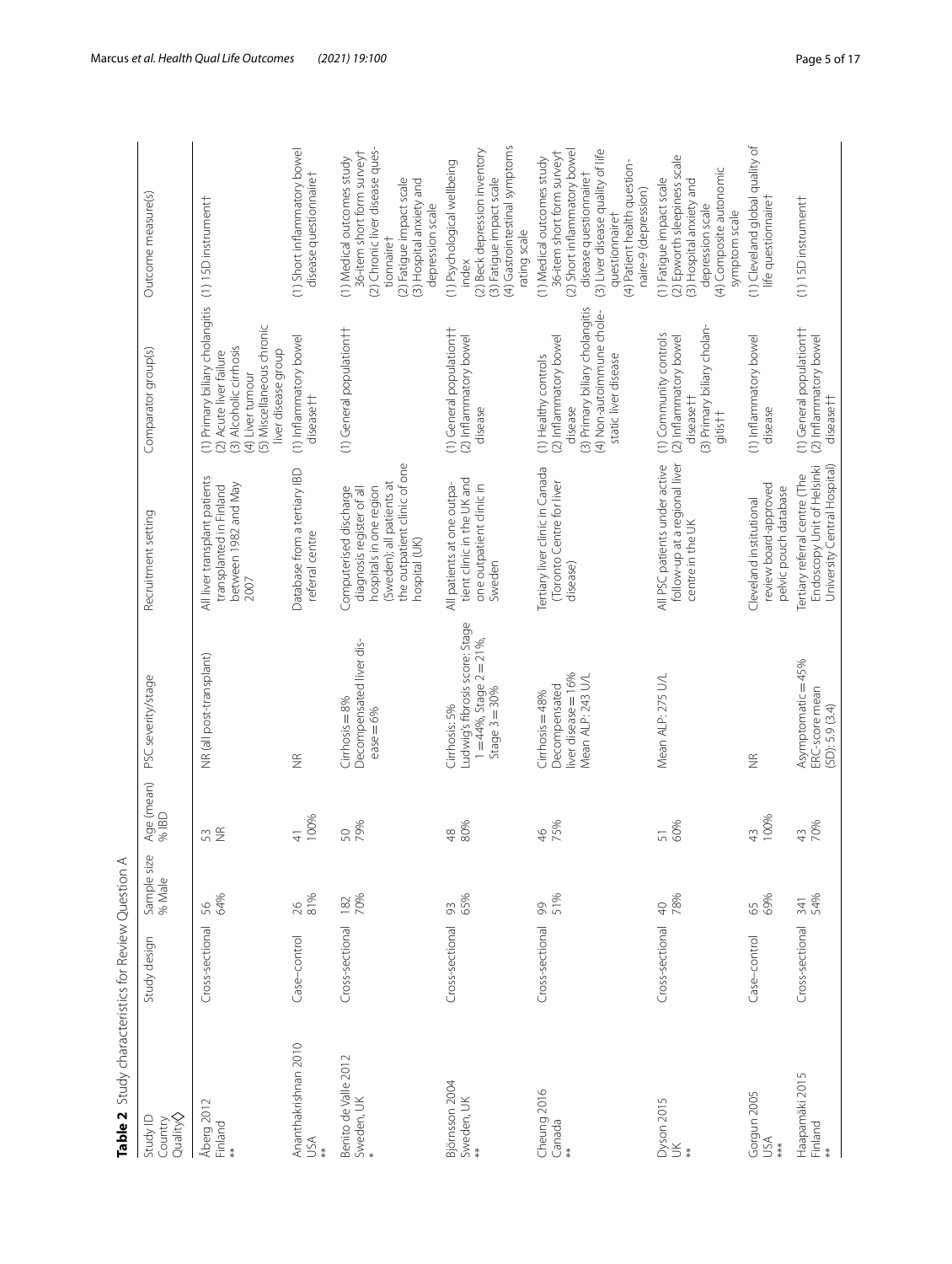| Table 2 (continued)                     |                 |                        |                                     |                                                                                                                                |                                                                                                                                      |                                                                                                                                                                                                        |                                                                                                        |
|-----------------------------------------|-----------------|------------------------|-------------------------------------|--------------------------------------------------------------------------------------------------------------------------------|--------------------------------------------------------------------------------------------------------------------------------------|--------------------------------------------------------------------------------------------------------------------------------------------------------------------------------------------------------|--------------------------------------------------------------------------------------------------------|
| Country<br>Quality <b>Q</b><br>Study ID | Study design    | Sample size<br>% Male  | Age (mean)<br>96 IBD                | PSC severity/stage                                                                                                             | Recruitment setting                                                                                                                  | Comparator group(s)                                                                                                                                                                                    | Outcome measure(s)                                                                                     |
| Jones 2009<br>UK                        | Cross-sectional | <b>ZE</b>              | E E                                 | $\frac{\alpha}{2}$                                                                                                             | The Freeman Liver Unit,<br>Newcastle Hospital                                                                                        | (2) Primary biliary cholangitis<br>(4) Non-alcoholic fatty liver<br>(3) Chronic fatigue syn-<br>(5) Vasovagal syncope<br>(1) Healthy controls<br>disease<br>drome                                      | (1) Fatigue impact scale                                                                               |
| -ongworth 2003<br>$\leq$                | Cohort          | <b>70</b><br>69%       | 50‡<br>$\widetilde{\Xi}$            | NR (all listed for transplant)                                                                                                 | transplant at six UK centres<br>patients listed for liver<br>Consecutive cohorts of                                                  | (1) General population††                                                                                                                                                                               | (1) EuroQol EQ-5D instru-<br>mentt                                                                     |
| Raszeja-Wyszomirska 2015b<br>Poland     | Cross-sectional | $102$<br>72%           | 72%<br>36                           | Cirrhosis = 33%                                                                                                                | A medical institution in<br>Warsaw, Poland                                                                                           | (1) Healthy controlstt                                                                                                                                                                                 | 36-Item Short Form Surveyt<br>(1) Medical Outcomes Study<br>$(2)$ PBC-40+<br>$(3)$ PBC-27 <sup>+</sup> |
| Tarter 1991<br>USA                      | Cross-sectional | 42%¥<br>52             | ¥1⊁<br>$\frac{\alpha}{2}$           | $A = 49\%$ , $B = 38\%$ , $C = 14\%$<br>Child-Pugh class:                                                                      | Pittsburgh Health Sciences<br>Presbyterian University Hos-<br>pital of the University of<br>Center                                   | (2) Primary biliary cholangitis<br>(3) Chronic active hepatitis<br>(6) Cryptogenic cirrhosis<br>(7) Alpha-1 antitrypsin<br>(1) Laennec's cirrhosis<br>(4) Hepatitis B<br>(5) Hepatitis C<br>deficiency | (1) Sickness impact profilet                                                                           |
| Fillman 2011<br>Germany                 | Cross-sectional | 77%<br>$\tilde{c}$     | $\widetilde{\Xi}$<br>$\overline{4}$ | $\widetilde{\Xi}$                                                                                                              | (Hannover Medical School)<br>Tertiary liver referral centre                                                                          | (1) Primary biliary cholangitis<br>(4) Autoimmune hepatitis<br>(5) Other liver conditions<br>(3) Hepatitis C<br>(2) Hepatitis B                                                                        | 36-item short form survey+<br>(1) Medical outcomes study<br>(2) Fatigue impact scale                   |
| Vannas 2020<br>Finland                  | Cohort          | 48<br>67%              | $\widetilde{\Xi}$<br>45             | (n = 32): Median MELD<br>(n = 16): Median MELD<br>Asymptomatic patients<br>Symptomatic patients<br>$score = 13$<br>$score = 7$ | University Hospital) and<br>Transplantation and Liver<br>Surgery Clinic (Helsinki<br>PSC follow-up registry<br>(Helsinki University) | (1) General population††                                                                                                                                                                               | (1) 15D instrument                                                                                     |
| Netherlands<br>*<br>van Os 2007         | Cross-sectional | 65%<br>$\overline{37}$ | $\widetilde{\Xi}$<br>$\ddot{4}$     | Cirrhosis = 14%, mean<br>$ALP = 258$ U/L                                                                                       | Outpatient liver unit of the<br>Erasmus Medical Centre,<br>Rotterdam                                                                 | (1) Primary biliary cholangitis                                                                                                                                                                        | (1) Beck depression inventory                                                                          |
| Wunsch 2016<br>Poland<br>$*$            | Cross-sectional | 65%<br>115             | $\widetilde{\Xi}$<br>35             | Child-Pugh class: A = 53%,<br>Mean ALP = 299 U/L<br>$B = 40%$ , $C = 7%$                                                       | Liver Unit (Pomeranian Medi-<br>Liver and Internal Medicine<br>Unit (Medical University of<br>cal University) and the<br>Warsaw)     | (1) Primary biliary cholangitis                                                                                                                                                                        | 36-item short form survey+<br>(1) Medical outcomes study<br>$(2) PBC-40+$<br>$(3) PBC-27+$             |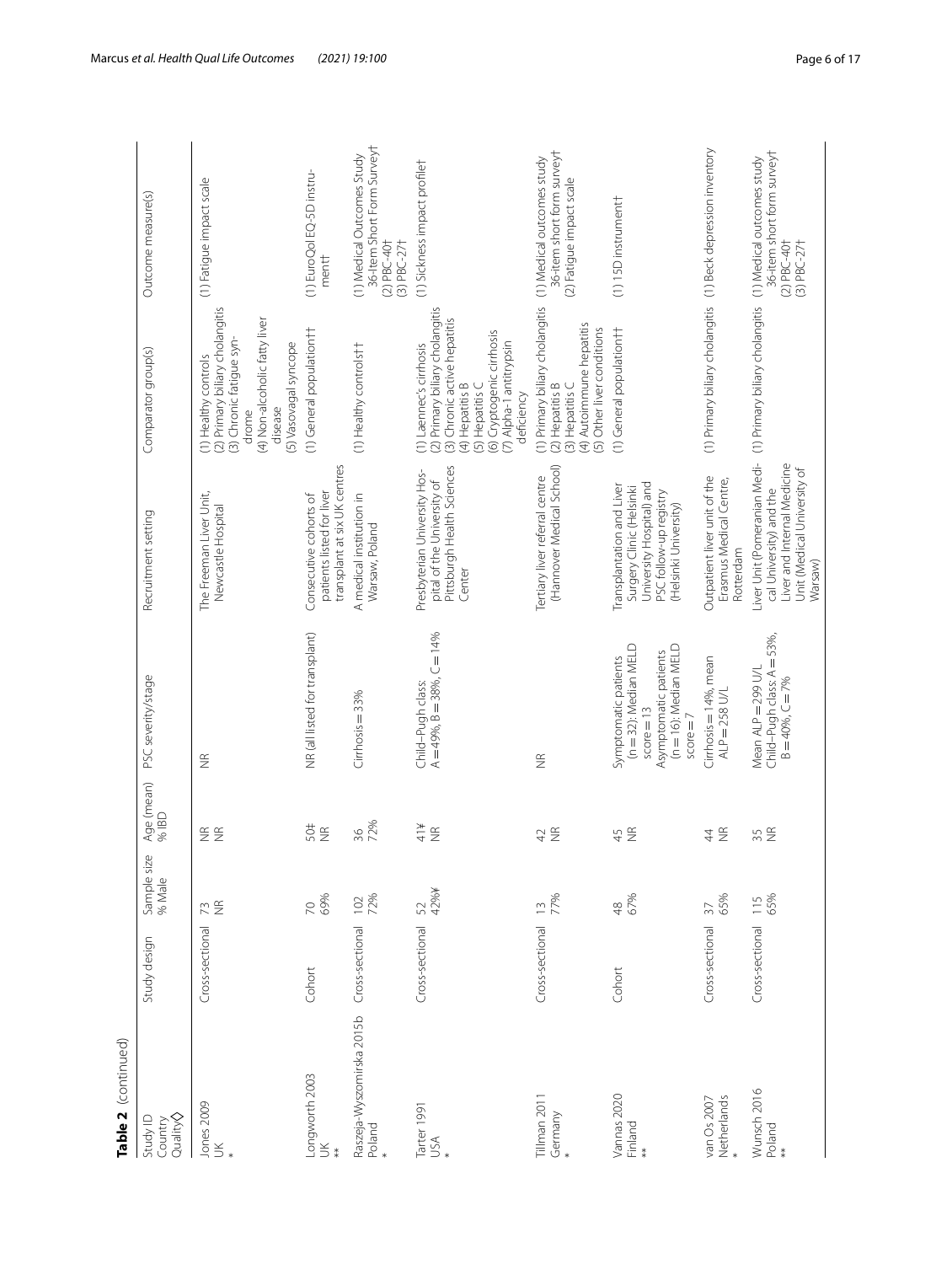| Table 2 (continued)                       |                          |        |           |                                                                                                                   |                     |                                                                                                                                                                                                                              |                                                                                                                                           |
|-------------------------------------------|--------------------------|--------|-----------|-------------------------------------------------------------------------------------------------------------------|---------------------|------------------------------------------------------------------------------------------------------------------------------------------------------------------------------------------------------------------------------|-------------------------------------------------------------------------------------------------------------------------------------------|
| $Quality \diamond$<br>Study ID<br>Country | Study design Sample size | % Male | %IBD      | Age (mean) PSC severity/stage                                                                                     | Recruitment setting | Comparator group(s)                                                                                                                                                                                                          | Outcome measure(s)                                                                                                                        |
| ounossi 2000<br>JSA                       | Cross-sectional 29       | 大%/    | ¥SS<br>JR | $A = 35\%$ , $B = 22\%$ , $C = 2\%$<br>No cirrhosis = 36%¥<br>Child-Pugh class¥:                                  |                     | (4) Congestive heart failure<br>(3) Chronic obstructive<br>pulmonary disease<br>I) Healthy controls<br>(5) Type II diabetes,                                                                                                 | (2) Chronic liver disease ques-<br>(2) Primary biliary cholangitis 36-item short form survey†<br>(1) Medical outcomes study<br>tionnairet |
| disease groups). ‡ Median value           |                          |        |           | BD inflammatory bowel disease, MELD Mayo end-stage liver disease score, MR not reported, ALP alkaline phosphatase |                     | ow quality=*, Moderate quality=***. Hilly d=***. *tMulti-dimensional quality of life questionnaire. ††Comparator group age- and gender-matched to PSC group. ¥ Value based on whole sample (including other) والماركة والمعا |                                                                                                                                           |

Table 2 (continued)

()Low quality = \*, Moderate quality = \*\*, High quality = \*\*\* . †Multi-dimensional quality of life questionnaire. ††Comparator group age- and gender-matched to PSC group. ¥ Value based on whole sample (including other<br>dis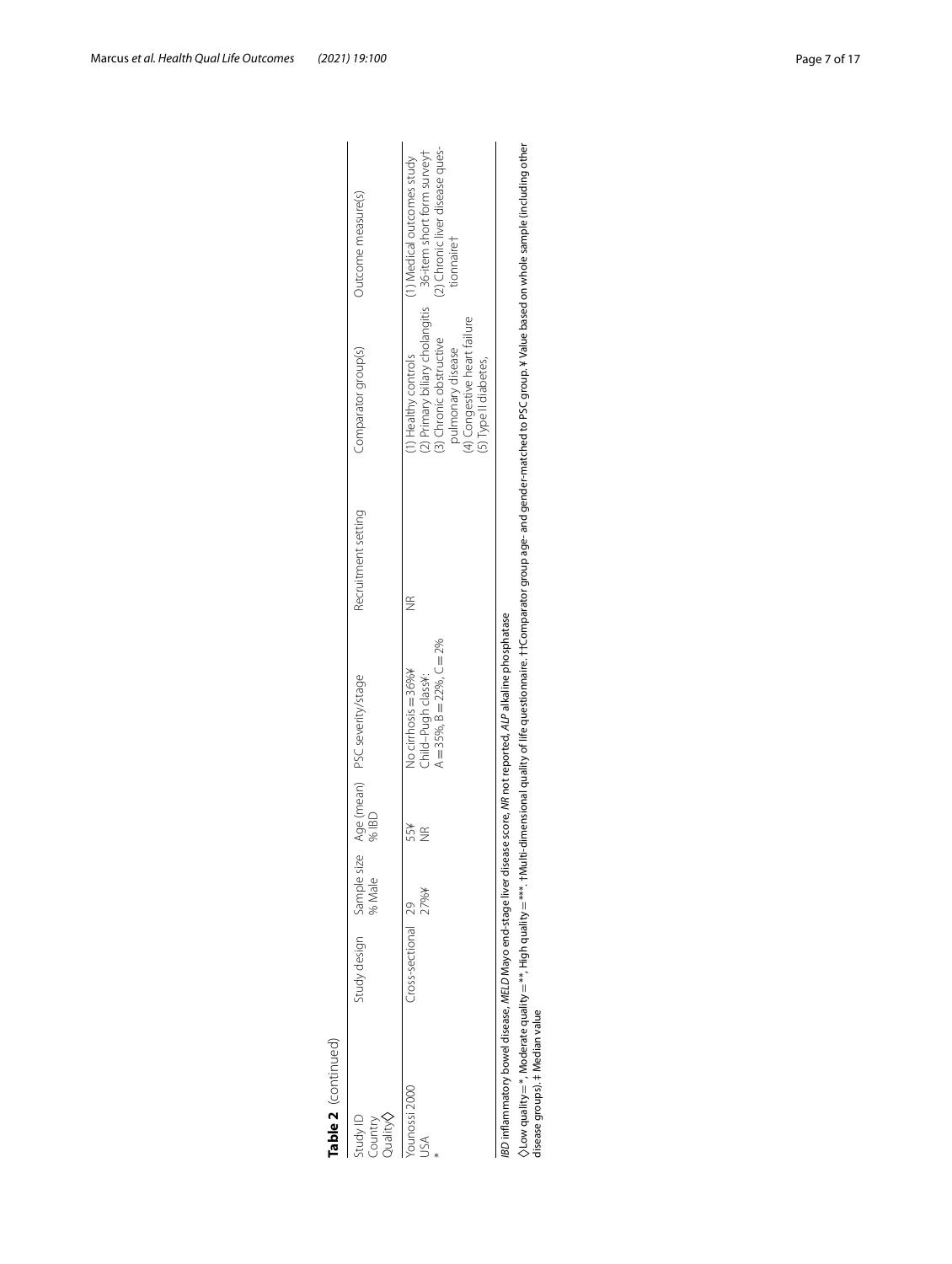(general population and healthy controls), (2) IBD, (3) primary biliary cholangitis (PBC; another cholestatic liver disease), (4) other liver related conditions (e.g. autoimmune hepatitis), and (5) other chronic health conditions (e.g. chronic fatigue syndrome). The number of PSC participants recruited to individual studies was mostly small and ranged from 13 to  $341$  (median=65), with 13/17 studies including samples of less than 100 participants. Where reported, the mean age of PSC participants ranged from 35 to 53 years (median of means =  $45$ ), 51 to 81% were male (median $=68\%$ ), and the proportion of participants with co-occurring IBD ranged from 60 to 100% (median=77%).

# *Quality assessment*

For the two case–control studies, we rated one as high quality [[34](#page-15-33)], and one as moderate quality [\[35\]](#page-16-0) due to signifcant diferences in permanent work disability between groups, which may have confounded fndings. We rated two cohort studies as moderate quality due to missing QoL outcome data at follow-up: in one study<80% of postal EQ-5D data returned  $[36]$  $[36]$  and in one study <80% of 15-D data were returned or complete [\[37](#page-16-2)]. For the cross-sectional studies, we rated one study as high quality  $[38]$  $[38]$  $[38]$ , six as moderate quality  $[11, 12, 39-42]$  $[11, 12, 39-42]$  $[11, 12, 39-42]$  $[11, 12, 39-42]$  $[11, 12, 39-42]$ , and six as low quality [[32,](#page-15-31) [43–](#page-16-6)[47\]](#page-16-7). Low ratings were mainly due to a lack of clarity regarding the sample representativeness (e.g. sampling strategy not reported), signifcant diferences between responders and non-responders, and due to the fact that analyses reported in the methods sections were missing from the results sections.

#### *Evidence synthesis*

Comparisons with healthy and community controls consistently indicated worse outcomes for people with PSC for: gastrointestinal symptoms [[39](#page-16-4)], autonomic symptoms [[41\]](#page-16-8), physical and mental health functioning  $[11, 45, 46]$  $[11, 45, 46]$  $[11, 45, 46]$  $[11, 45, 46]$  $[11, 45, 46]$  $[11, 45, 46]$ , and the impact of fatigue  $[41, 43]$  $[41, 43]$  $[41, 43]$ . There was mixed evidence for the comparison of QoL outcomes between people with PSC and the general population. Three studies reported no significant differences between these groups for QoL [\[12\]](#page-15-11), fatigue [[32\]](#page-15-31), psychological well-being [\[32](#page-15-31)], depression [[32](#page-15-31), [39](#page-16-4)], or anxiety [[32](#page-15-31)]. In contrast, one study suggested poorer mental health functioning for people with PSC [[32\]](#page-15-31), and one study found poorer QoL for people with PSC listed for a liver transplant compared with UK population norm values [[36](#page-16-1)]. Another study compared people with PSC on the liver transplant list, who were symptomatic or asymptomatic (but indicated for liver transplant due to suspicious premalignant fndings), with the general population in both the pre-transplant and post-transplant phase  $[37]$  $[37]$  $[37]$ . The symptomatic group had signifcantly poorer QoL compared with the general population, both pre-transplant and post-transplant. For the asymptomatic pre-malignant group, no significant difference was found at either timepoint  $[37]$  $[37]$ . Unexpectedly, one study found signifcantly higher levels of fatigue in the general population compared with people with PSC [[39](#page-16-4)]. It should be noted, however, that the PSC sample in this study was small  $(n=93)$  and that the response rate in the general population group was low (44%) which may have biased fndings [\[39](#page-16-4)].

There was mixed evidence for the comparison of QoL between people with PSC and people with IBD only. One study reported signifcantly poorer QoL for people with IBD alone [[12](#page-15-11)]. However, 45% of PSC participants in this study were asymptomatic. Two studies suggested no signifcant diference in QoL between people with PSC and IBD and people with IBD alone [\[34](#page-15-33), [35](#page-16-0)]. However, one of these studies [\[35](#page-16-0)] assessed QoL with an IBD-specifc measure, which is unlikely to capture PSC specifc experiences. Two studies suggested no signifcant diference between PSC and IBD participants for the impact of fatigue [[39](#page-16-4), [41\]](#page-16-8). One study indicated no signifcant diference for psychological well-being  $[39]$  $[39]$  $[39]$ , depression  $[39]$  $[39]$ , or gastro-intestinal symptoms [[39](#page-16-4)]. When compared with participants with PBC, PSC participants generally had higher QoL scores, but these diferences were rarely signifcant. Seven studies indicated no signifcant diference between people with PSC and PBC for QoL [[38,](#page-16-3) [44](#page-16-11), [45,](#page-16-9) [48](#page-16-12)], fatigue [\[41](#page-16-8), [43](#page-16-6)], or depression [\[40\]](#page-16-13). One study found signifcantly higher levels of daytime somnolence and autonomic symptoms in age- and gender-matched participants with PBC  $[41]$  $[41]$ , however, the PSC group was small  $(n=40)$ . One study found that PSC participants had signifcantly greater QoL than participants with PBC, however, the PBC group were significantly older (57 vs. 35 years) and had a signifcantly higher proportion of participants with cirrhosis (46% vs. 26%) which may have biased the findings  $[47]$  $[47]$ .

Studies comparing people with PSC with people with other liver-related conditions found generally similar levels of QoL  $[38, 48]$  $[38, 48]$  $[38, 48]$  $[38, 48]$ , physical functioning  $[44]$  $[44]$  and fatigue [[44\]](#page-16-11). One study however, indicated significantly better mental health functioning in patients with PSC compared to those with hepatitis  $C$  [[44\]](#page-16-11). One study comparing people with PSC with people with chronic obstructive pulmonary disorder (COPD), heart disease, and type II diabetes found that people with PSC had signifcantly greater physical health functioning [[45\]](#page-16-9), but their mental health functioning was signifcantly poorer [\[45](#page-16-9)]. Another study reported less severe fatigue in PSC participants compared with people with chronic fatigue syndrome, and more severe fatigue in PSC participants compared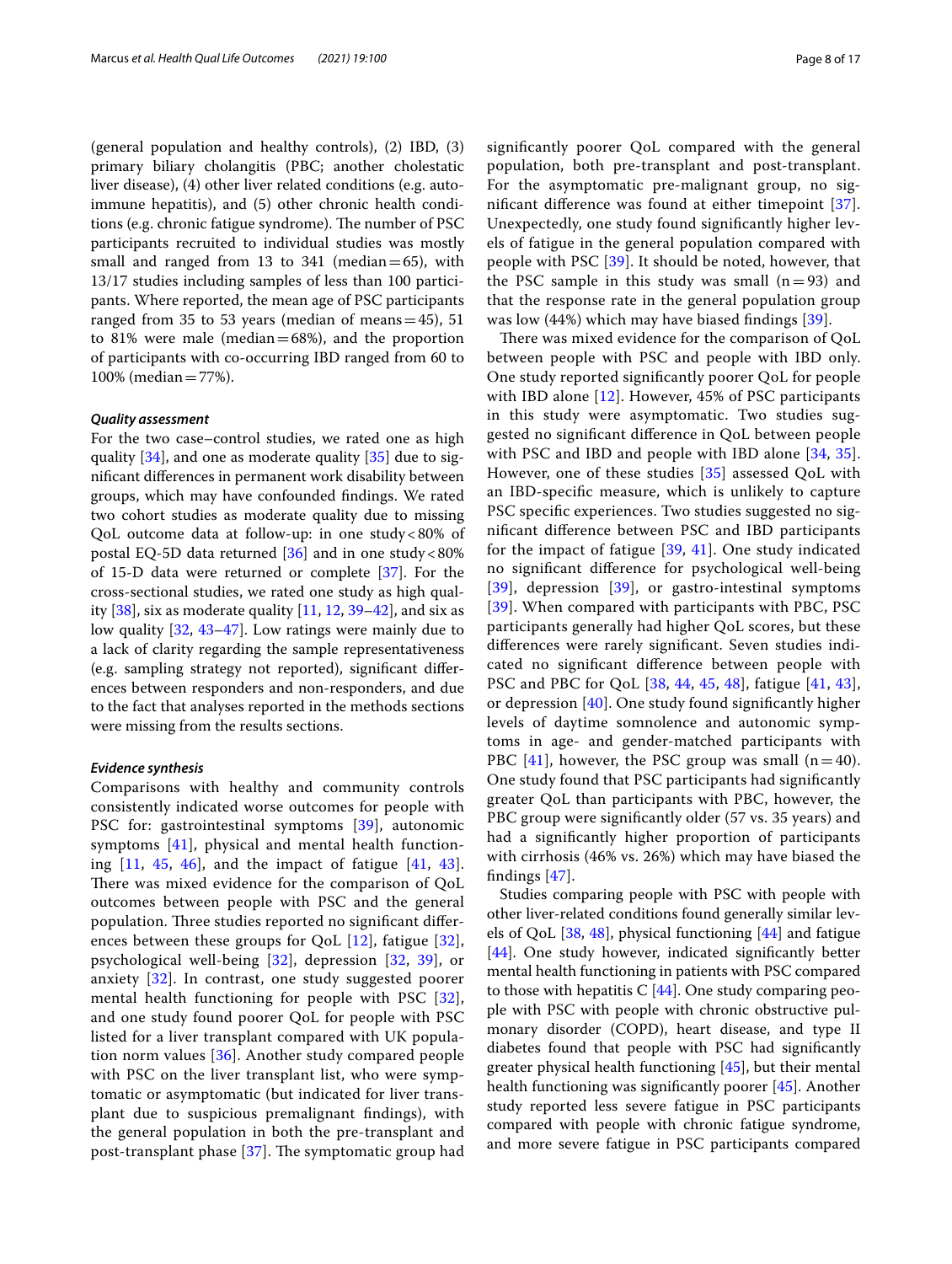with people with vasovagal syncope [[43\]](#page-16-6). However, the authors did not conduct any statistical analyses for these diferences.

An initial sensitivity analysis was conducted restricting the evidence to studies judged as being moderate to high quality, however this did not explain the heterogeneity of fndings. A further sensitivity analysis was conducted to explore whether any of the contradictory fndings for the between-groups comparisons could be explained by diferences in the age and gender of PSC participants compared with other groups. Eight of the 17 included studies age- and gender-matched PSC participants to the included comparator groups [[12](#page-15-11), [32](#page-15-31), [35–](#page-16-0)[37](#page-16-2), [39,](#page-16-4) [41,](#page-16-8) [46](#page-16-10)], however, the evidence was still mixed when limited to these studies.

In summary, the evidence from this review for Question A suggests that people with PSC have poorer QoL than healthy controls, and generally similar QoL to people with other chronic conditions. When compared with the general population the evidence was mixed; three studies suggested no diferences between groups for QoL, fatigue and mental health outcomes, however, one study found poorer mental health functioning in PSC [\[32](#page-15-31)] and one study unexpectedly found more severe fatigue in the general population[[39](#page-16-4)].

# **Question B: What factors are associated with impaired QoL in people with PSC?**

# *Study characteristics*

Ten studies met the inclusion criteria: nine were crosssectional studies and one was a prospective cohort study, although only cross-sectional data were used in this review (Table [3](#page-9-0)). Factors associated with QoL comprised: demographic variables, symptoms, co-morbid conditions, clinical features of PSC (e.g. presence of liver cirrhosis), prognostic scoring systems (e.g. Mayo Risk Score [[49\]](#page-16-14)), and biochemical and genetic markers. Sample sizes ranged from 29 to 341 participants (median=107), four of which had sample sizes<100 participants. Where reported, the mean age of participants ranged from 35 to 55 years (median of means=43), the proportion of men ranged from 54 to 72% (median $=67%$ ), and the proportion of PSC participants with co-occurring IBD ranged from 61 to 79% (median =  $71\%$ ).

# *Quality assessment*

Quality appraisal with the AXIS tool indicated four studies as being of moderate quality [[11](#page-15-10), [12,](#page-15-11) [42](#page-16-5), [47](#page-16-7)] and six as being of low quality [\[32](#page-15-31), [45](#page-16-9), [46,](#page-16-10) [48](#page-16-12), [50](#page-16-15), [51\]](#page-16-16). Low ratings were mainly due to a lack of information about the selection of participants, the representativeness of the sample, a lack of information about non-responders, a high proportion of non-responders, and signifcant diferences between responders and non-responders which may have biased outcomes.

### *Evidence synthesis*

There was mixed evidence for the association between age, gender and QoL. Three studies suggested that older age was associated with poorer QoL  $[12, 32, 46]$  $[12, 32, 46]$  $[12, 32, 46]$  $[12, 32, 46]$  $[12, 32, 46]$  $[12, 32, 46]$ , however two studies found no signifcant association [[11,](#page-15-10) [51](#page-16-16)]. Two studies suggested women with PSC had signifcantly poorer mental health functioning [[46\]](#page-16-10), physical functioning [\[51](#page-16-16)] and limitations on routine activities due to emotional problems [[51\]](#page-16-16). However, three studies indicated no association between gender and physical functioning [[11\]](#page-15-10), mental health functioning [11], or overall QoL [\[12](#page-15-11)]. One study found a positive association between employment and QoL, and a negative association for marital status [[11](#page-15-10)].

With regards to symptoms, three studies indicated that the experience of itch [[11,](#page-15-10) [12,](#page-15-11) [51\]](#page-16-16), pain [\[12](#page-15-11)] and jaundice [[12](#page-15-11)] were associated with worse QoL. For fatigue, however, there were contradictory fndings: one study suggested a negative association with QoL  $[12]$  $[12]$  $[12]$  and one study indicated no significant association  $[11]$  $[11]$ . In each of these studies, fatigue was measured in diferent ways: one study [[12](#page-15-11)] used a single item to assess the presence or absence of fatigue, whereas the other study [\[11](#page-15-10)] used the fatigue sub-scale of the PBC-40 [[52\]](#page-16-17). Fragility fractures [\[50](#page-16-15)] and the number and severity of co-morbid conditions (of any kind)  $\left[32\right]$  were both found to be significantly associated with poorer QoL outcomes. Three studies did not fnd that the presence of co-morbid IBD impacted QoL [\[12,](#page-15-11) [46](#page-16-10), [51\]](#page-16-16). However, another study found that people with PSC with more severe IBD had signifcantly poorer mental health functioning than those with milder IBD [[11\]](#page-15-10).

Two studies found that liver cirrhosis was associated with poorer physical functioning [[32,](#page-15-31) [46\]](#page-16-10), but not with mental health functioning [[32,](#page-15-31) [46\]](#page-16-10), and that people with large-duct PSC as opposed to small-duct PSC had poorer mental health functioning [[32\]](#page-15-31). In contrast, another study indicated that having a dominant stricture was not associated with impaired QoL  $[51]$  $[51]$ . Three studies explored the impact of elevated serum alkaline phosphatase (ALP) on QoL outcomes  $[11, 32, 46]$  $[11, 32, 46]$  $[11, 32, 46]$  $[11, 32, 46]$  $[11, 32, 46]$  $[11, 32, 46]$  $[11, 32, 46]$ , however only one of these studies found signifcantly worse QoL for people with elevated ALP [\[32](#page-15-31)]. One study further explored the impact of elevated alanine transaminase, gamma-glutamyl transferase and bilirubin on QoL outcomes, but only found a signifcant association between elevated bilirubin and one of eight subscales of the medical outcomes study short form (SF-36) (bodily pain) [[46](#page-16-10)]. Four studies stratifed disease severity with three prognostic scoring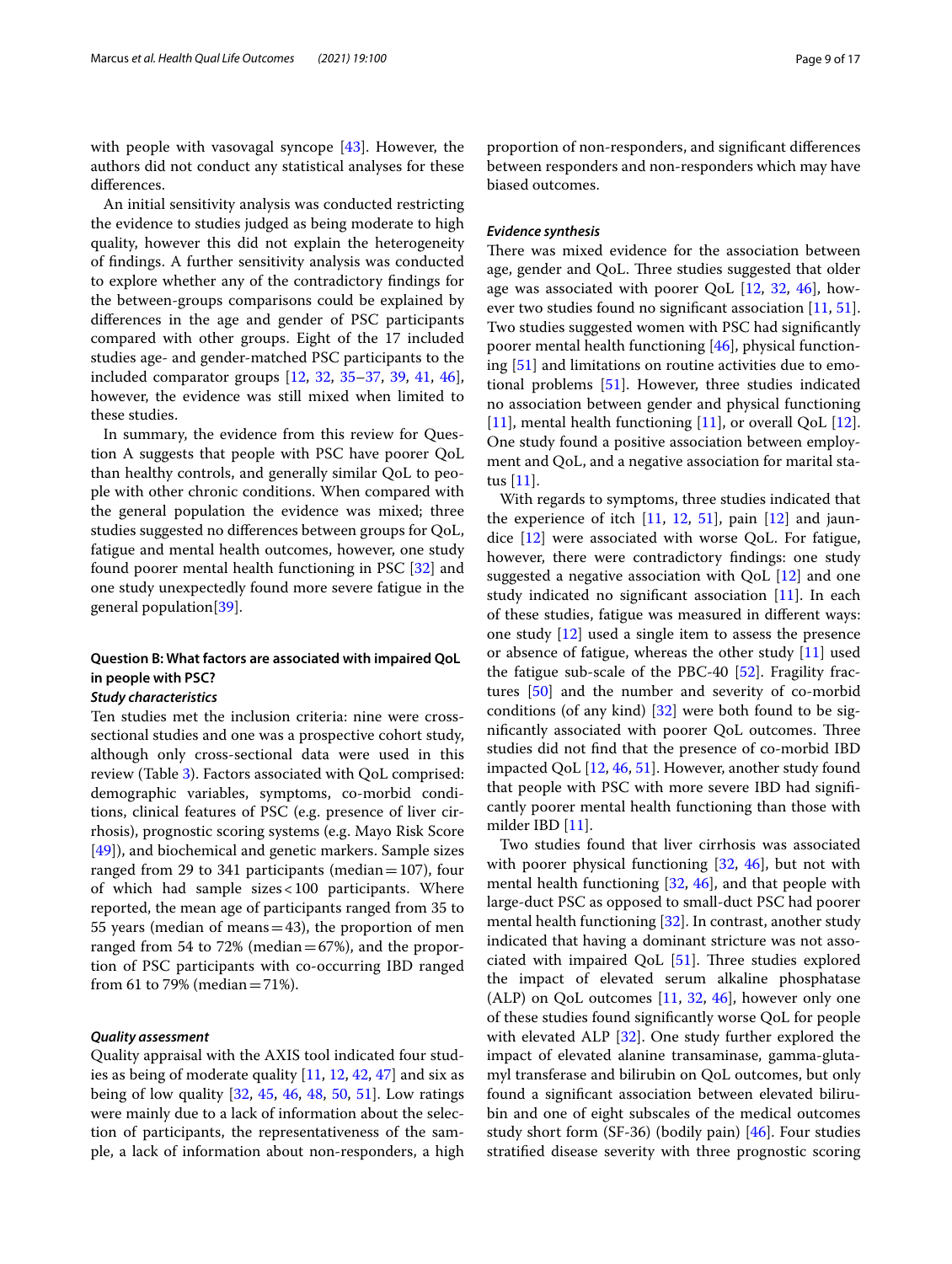| Table 3 Study characteristics for Review Question B |                 |                       |                          |                                                                                                                |                                                                                                                                                              |                                                                                                                        |                                                                                                                                                                                                                                   |
|-----------------------------------------------------|-----------------|-----------------------|--------------------------|----------------------------------------------------------------------------------------------------------------|--------------------------------------------------------------------------------------------------------------------------------------------------------------|------------------------------------------------------------------------------------------------------------------------|-----------------------------------------------------------------------------------------------------------------------------------------------------------------------------------------------------------------------------------|
| Quality<br>Study ID<br>Country                      | Study design    | Sample size<br>% Male | Age (mean)<br>% IBD      | PSC severity/stage                                                                                             | Recruitment setting                                                                                                                                          | Factor(s) correlated with<br>QoL?                                                                                      | Outcome measure(s)                                                                                                                                                                                                                |
| Benito de Valle 2012<br>Sweden, UK                  | Cross-sectional | 70%<br>182            | 79%<br>50                | Decompensated liver dis-<br>$Cirhosis = 8%$<br>$e$ as $e = 6%$                                                 | the outpatient clinic of one<br>(Sweden); all patients at<br>hospitals in one region<br>Computerised discharge<br>diagnosis register of all<br>hospital (UK) | (1) Age, (2) small/large duct<br>PSC, (3) comorbid illness,<br>(4) serum ALP                                           | (2) Chronic liver disease ques-<br>36-item short form surveyt<br>(1) Medical outcomes study<br>(2) Fatigue impact scale<br>(3) Hospital anxiety and<br>depression scale<br>tionnairet                                             |
| Cheung 2016<br>Canada<br>**                         | Cross-sectional | 51%<br>99             | 75%<br>$\frac{4}{6}$     | liver disease = 16%<br>Mean ALP: 243 U/L<br>Decompensated<br>$Cirrosis = 48%$                                  | Tertiary liver clinic in Canada<br>Toronto Centre for Liver<br>Disease)                                                                                      | history of decompensation<br>(1) Age, (2) gender, (3) mari-<br>tal status, (4) employment<br>status, (5) symptoms, (6) | (2) Short inflammatory bowel<br>(3) Liver disease quality of life<br>36-item short form surveyt<br>(1) Medical outcomes study<br>(4) Patient health question-<br>disease questionnairet<br>naire-9 (depression)<br>questionnairet |
| Gotthardt 2014<br>Germany                           | Cross-sectional | 72%                   | 63%<br>$\overline{4}$    | Mayo Risk score: low = 42%,<br>reported for 35 partici-<br>high=4%. Data not<br>intermediate $=$ 22%,<br>pants | sity Hospital of Heidelberg)<br>Tertiary care centre (Univer-                                                                                                | nosis, (5) Mayo risk score,<br>(1) Age, (2) gender, (3) IBD<br>status, (4) dominant ste-<br>$(6)$ itch                 | 36-item short form surveyt<br>(1) Medical outcomes study                                                                                                                                                                          |
| Haapamäki 2015<br>Finland<br>**                     | Cross-sectional | 54%<br>341            | 70%<br>43                | Asymptomatic = 45%<br>ERC-score mean<br>(SD): 5.9 (3.4)                                                        | Endoscopy Unit of Helsinki<br>University Central Hospital)<br>Tertiary referral centre (The                                                                  | (1) Age, (2) gender, (3)<br>symptoms                                                                                   | (1) 15D instrument+                                                                                                                                                                                                               |
| Kempinska-Podhorodecka<br>Poland<br>2017            | Cross-sectional | 66%<br>267            | 55#<br>NE                | Median ALP = 354 U/L                                                                                           | Two medical centres in<br>Poland                                                                                                                             | (1) Vitamin D receptor poly-<br>morphisms                                                                              | 36-item short form surveyt<br>(1) Medical outcomes study<br>$(2)$ PBC-40+<br>$(3)$ PBC-27 <sup>+</sup>                                                                                                                            |
| Raszeja-Wyszomirska 2015a<br>Poland                 | Cross-sectional | 67%<br>33             | 61%<br>35                | Mean ALP = 239 U/L<br>Cirrhosis = $7\%$ ,                                                                      | A single tertiary centre                                                                                                                                     | (1) Fragility fractures                                                                                                | 36-item short form surveyt<br>(1) Medical outcomes study<br>$(2)$ PBC-40†<br>$(3)$ PBC-27 <sup>+</sup>                                                                                                                            |
| Raszeja-Wyszomirska 2015b<br>Poland<br>*            | Cross-sectional | 72%<br>102            | 72%<br>36                | $Cirhosis = 33%$                                                                                               | A medical institution in<br>Warsaw, Poland                                                                                                                   | (1) Age, (2) gender, (c) cir-<br>rhosis, (d) IBD status                                                                | 36-item short form surveyt<br>(1) Medical outcomes study<br>$(2)$ PBC-40†<br>$(3)$ PBC-27 <sup>+</sup>                                                                                                                            |
| Tarter 1991<br>USA                                  | Cross-sectional | 42%¥<br>52            | 414<br>$\widetilde{\Xi}$ | $A = 49\%$ , $B = 38\%$ , $C = 14\%$<br>Child-Pugh class:                                                      | Pittsburgh Health Sciences<br>Presbyterian University Hos-<br>pital of the University of<br>Center                                                           | (1) Child's-Pugh class                                                                                                 | (1) Sickness Impact Profilet                                                                                                                                                                                                      |

<span id="page-9-0"></span>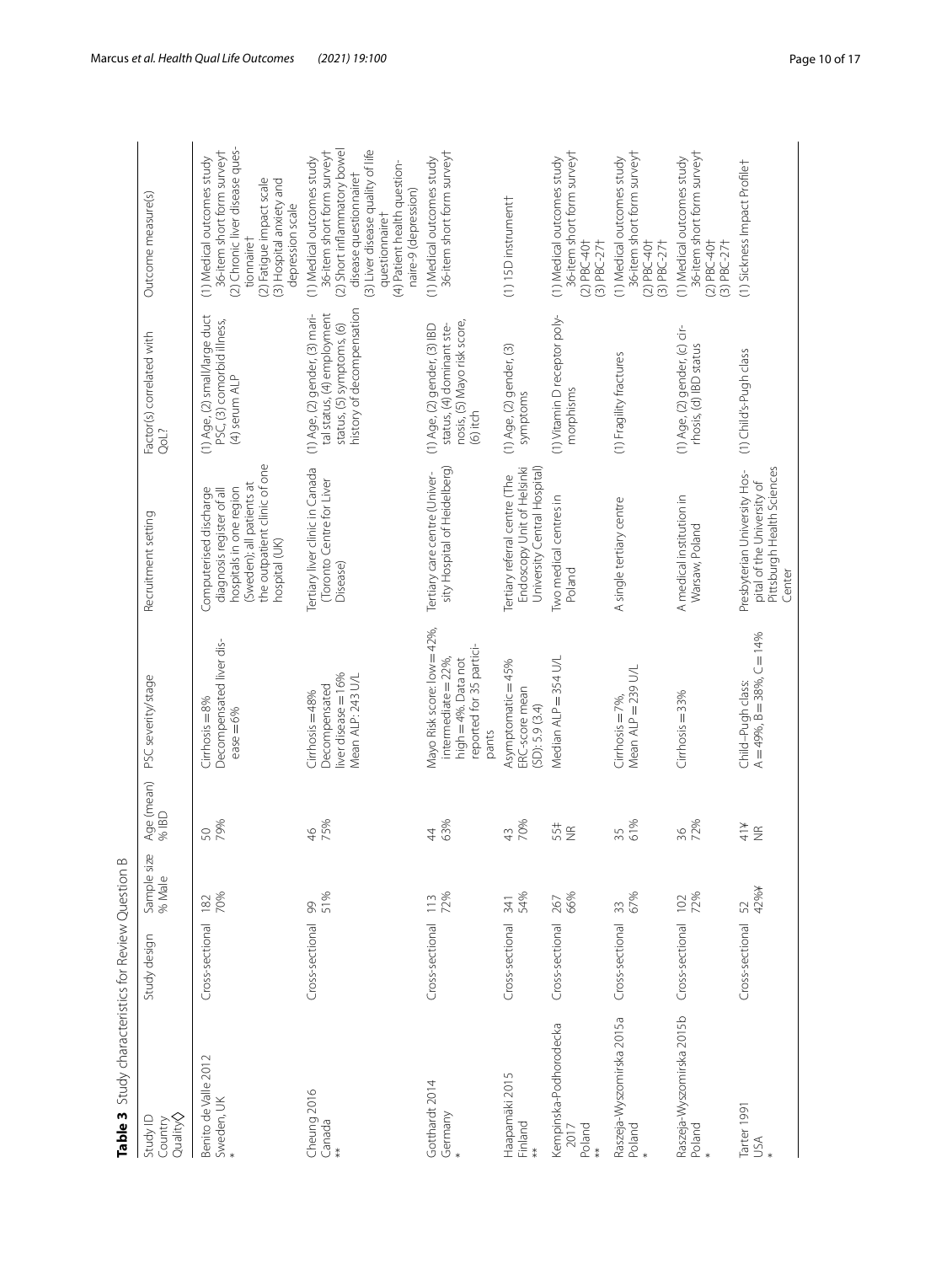| Table 3 (continued)                                                      |                          |        |                  |                                                                                  |                                                                                                                                                                                                                 |                                                         |                                                                                                           |
|--------------------------------------------------------------------------|--------------------------|--------|------------------|----------------------------------------------------------------------------------|-----------------------------------------------------------------------------------------------------------------------------------------------------------------------------------------------------------------|---------------------------------------------------------|-----------------------------------------------------------------------------------------------------------|
| $Quality \diamond$<br>Study ID<br>Country                                | Study design Sample size | % Male | % IBD            | Age (mean) PSC severity/stage                                                    | Recruitment setting                                                                                                                                                                                             | Factor(s) correlated with<br>QoL?                       | Outcome measure(s)                                                                                        |
| Munsch 2016<br>Poland                                                    | Cross-sectional 115      | 65%    | ₩                | Child-Pugh class: A = 53%,<br>Mean ALP = 299 U/L<br>$B = 40\%$ ,<br>$C = 7%$     | Medical University) and<br>Medicine Unit (Medical<br>the Liver and Internal<br>University of Warsaw)<br>iver Unit (Pomeranian                                                                                   | (1) Serum autotaxin                                     | 36-item short form surveyt<br>(1) Medical outcomes study<br>$(2)$ PBC-40†<br>$(3)$ PBC-27†                |
| /ounossi 2000<br>SÁ                                                      | Cross-sectional 29       | 17%¥   | ¥SS<br><b>SE</b> | $A = 35\%$ , $B = 22\%$ , $C = 2\%$<br>No cirrhosis = 36%¥<br>Child-Pugh class¥: | JR                                                                                                                                                                                                              | $(1)$ Age, $(2)$ bilirubin, $(3)$<br>Child's-Pugh class | (2) Chronic liver disease ques-<br>36-item short form surveyt<br>(1) Medical outcomes study<br>tionnairet |
| BD inflammatory bowel disease, NR not reported, ALP alkaline phosphatase |                          |        |                  |                                                                                  | $\Diamond$ Low quality $=$ **, Moderate quality $=$ ***, thigh quality $=$ ***. tMulti-dimensional quality of life questionnaire. ¥Value based on whole sample (including other disease groups). # Median value |                                                         |                                                                                                           |

Table 3 (continued)

 $\Diamond$ Low quality = \*, Moderate quality = \*\*, High quality = \*\*\*. +Multi-dimensional quality of life questionnaire. ¥Value based on whole sample (including other disease groups). ‡ Median value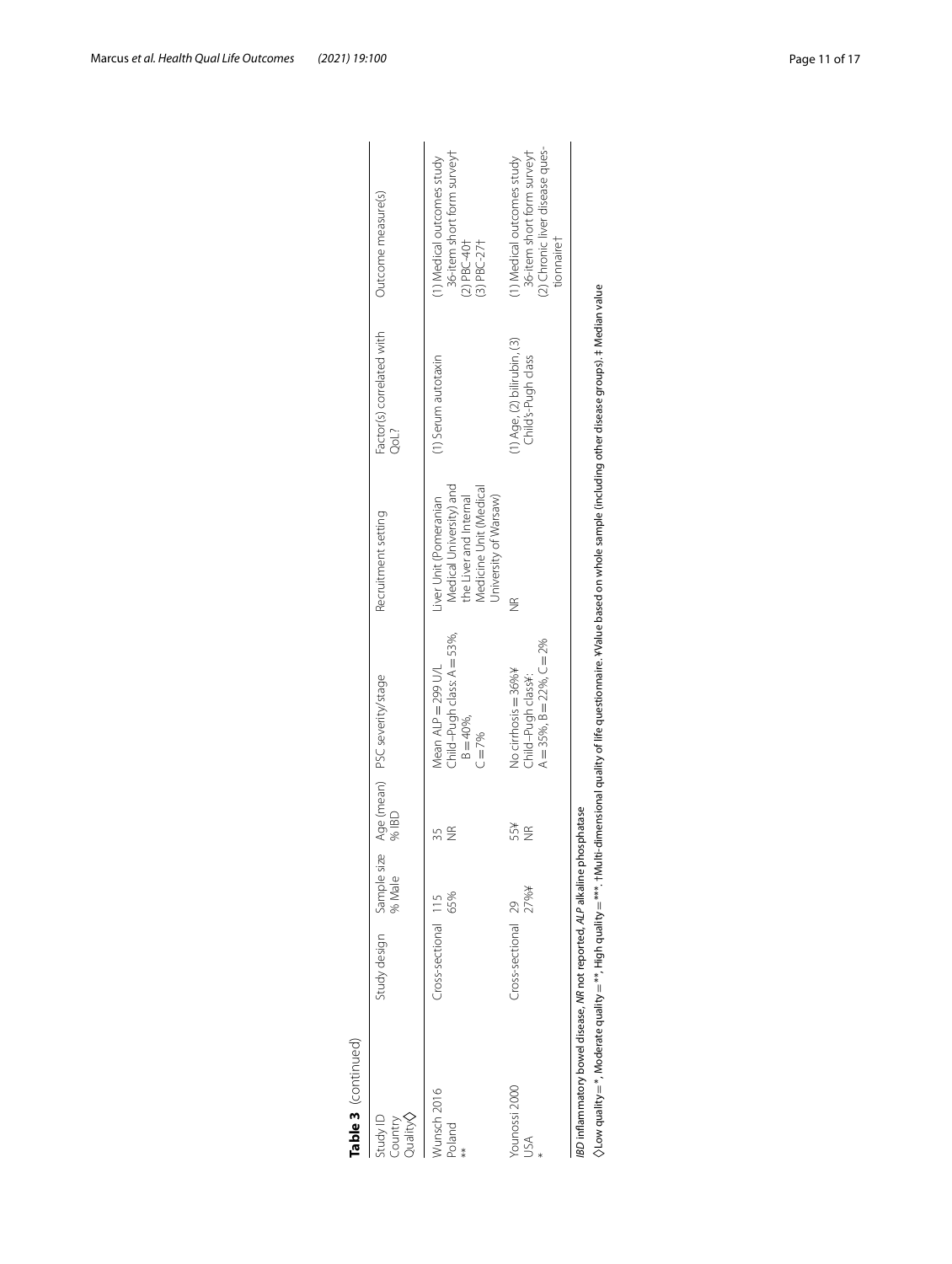systems: the Child's-Pugh score [[53\]](#page-16-18), the Mayo Risk score  $[49]$  $[49]$ , and the modified ERC score  $[54]$ . Three studies found no association between QoL and disease severity as stratifed with the Child's-Pugh score [\[45](#page-16-9), [48\]](#page-16-12) or the Mayo Risk score [\[51\]](#page-16-16). One study unexpectedly found better QoL among participants with more advanced disease according to the ERC score, although the correlation was weak (β=0.014;  $p=0.045$ ) [[12\]](#page-15-11). One study suggested that people with a genetic polymorphism of the vitamin D receptor had poorer QoL [\[42](#page-16-5)]. One further study indicated no association between elevated serum autotaxin and QoL outcomes [\[47\]](#page-16-7), except for the itch sub-domain of the PBC-40 and PBC-27 tools.

In summary the evidence from this review for Question B suggested that symptoms (e.g. itch and pain), co-morbid conditions, liver cirrhosis and large-duct PSC were associated with impaired QoL. In contrast, prognostic scoring systems and markers of disease progression commonly used as outcomes in clinical trials (e.g. ALP) did not consistently correlate with QoL.

# **Question C: Which interventions are efective in improving QoL in people with PSC?**

# *Study characteristics*

Nine studies met the eligibility criteria: eight RCTs and a retrospective case note review (Table [4](#page-12-0)). Of the RCTs, seven investigated the efficacy of pharmacological interventions: two types of bile acids (ursodeoxycholic acid and nor-ursodeoxycholic acid), an immunosuppressant drug (infiximab), an engineered version of the hormone FGF19 (aldafermin or NGM282), antibiotics (vancomycin and metronidazole), and an antidepressant (fuoxetine). One RCT compared the efficacy of stent dilation with balloon dilation for PSC patients with dominant strictures  $[55]$  $[55]$  $[55]$ . The retrospective case note review assessed outcomes in people with PSC and ulcerative colitis who had undergone a restorative proctocolectomy with ileal pouch anal anastomosis compared with those who had not had surgery [[56\]](#page-16-21). Sample sizes ranged from ten to 219 (median  $=40$ ). The majority of participants were men (median=68%), in their early forties (median=43), and with a diagnosis of IBD (median=75%). For the RCTs, the length of study follow-up ranged from 10 to 260 weeks.

# *Quality assessment*

For the RCT evidence there was a high risk of attrition bias in fve trials [[55](#page-16-20), [57](#page-16-22)–[60\]](#page-16-23) due to high level or unequal drop-out, and a high or unclear risk of selective outcome reporting in seven trials [[55,](#page-16-20) [57–](#page-16-22)[62](#page-16-24)] as QoL outcomes were rarely listed in the available study protocols (Table [5](#page-13-0)). Two trials had a high risk of other bias, due to signifcant diferences at baseline in the proportion of male participants [\[60](#page-16-23), [63\]](#page-16-25), signifcant diferences in fatigue scores at baseline [[60\]](#page-16-23) and due to a lack of information about how continuous outcomes were dichotomised in the analysis  $[63]$  $[63]$  $[63]$ . The retrospective cohort study [\[56](#page-16-21)] was judged as having a moderate risk of bias as it is likely that patients with PSC who had surgery had more severe ulcerative colitis than patients who did not receive surgery, and this may have confounded the fndings.

# *Evidence synthesis*

For the RCT evidence, fve studies indicated no signifcant diferences between intervention groups for QoL [[55,](#page-16-20) [57](#page-16-22), [59,](#page-16-26) [61\]](#page-16-27), the impact of fatigue [[59,](#page-16-26) [61](#page-16-27)], itch  $[61, 62]$  $[61, 62]$  $[61, 62]$  $[61, 62]$  $[61, 62]$  or cholestatic symptoms  $[55]$  $[55]$ . One study  $[63]$  $[63]$  $[63]$ reported signifcant within-group improvements for itch at 12 weeks' follow-up for the vancomycin and placebo group, however, between-group diferences were not reported. One study [\[60](#page-16-23)] also reported a signifcant within-group improvement for itch for participants at 12 weeks' follow-up in the high-dose metronidazole group, but not for the other three intervention groups (between-groups diferences were not conducted). No within-group improvements were found for fatigue in any of the four intervention groups. In one study [\[58](#page-16-28)], QoL data (measured with the Short Form-36) were only available for seven participants and were not analysed.

The retrospective cohort study found poorer QoL for patients who had undergone surgery for ulcerative colitis compared with those who had not had surgery, however, these differences were not significant  $[56]$ . There were no differences between groups for male sexual function. The authors were unable to assess female sexual function due to the small number of female participants  $(n=7)$ .

In summary, this review for Question C found no studies where interventions improved QoL, the impact of fatigue, or specifc symptoms such as itch and pain.

# **Discussion**

# **Main fndings**

Despite the broad scope of this review and our inclusion of studies assessing QoL as well as specifc domains of QoL, we identifed few studies for each review question, and we were unable to conduct any meta-analyses. Most of the identifed studies for Question A compared QoL outcomes in people with PSC with other groups  $(n=17)$ . The Question B search found ten studies exploring whether specifc factors or attributes were associated with impaired QoL. However, seven of these studies were also included in Question A. For Question C, only eight RCTs were found assessing the efect of pharmacological or surgical interventions on QoL, three of which studies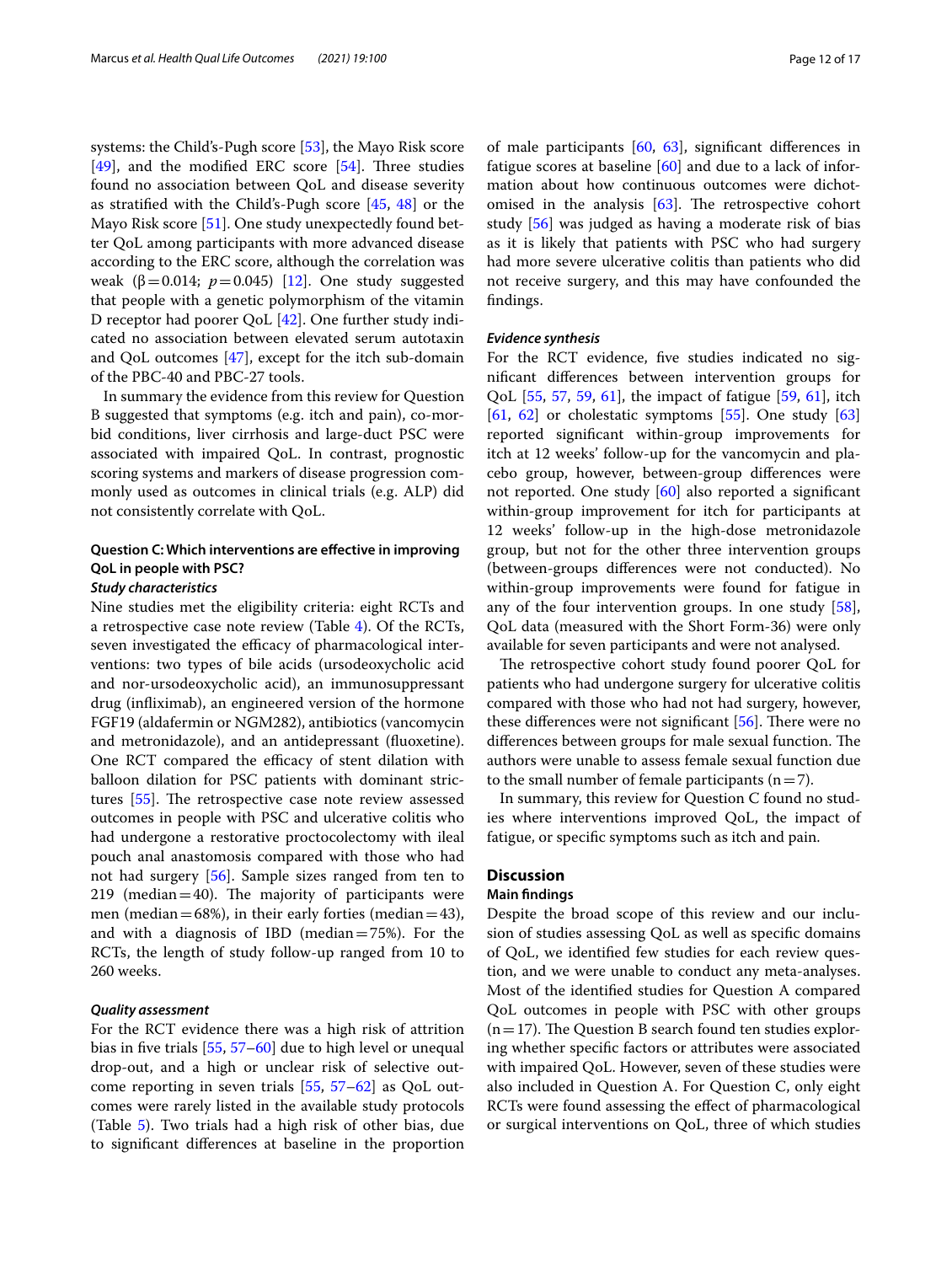# <span id="page-12-0"></span>**Table 4** Study characteristics for Review Question C

| Study ID<br>Study design                 | Country                                                                                                                       | Sample size<br>Gender (%male) | Age (mean)<br>% IBD | Disease stage/<br>severity                                            | Intervention group<br>Comparator group                                                 | Follow-up<br>(weeks) | Outcome<br>measure(s)                                                                                                                                                                                                                |
|------------------------------------------|-------------------------------------------------------------------------------------------------------------------------------|-------------------------------|---------------------|-----------------------------------------------------------------------|----------------------------------------------------------------------------------------|----------------------|--------------------------------------------------------------------------------------------------------------------------------------------------------------------------------------------------------------------------------------|
| Fickert 2017<br><b>RCT</b>               | Austria, Belgium,<br>Denmark, Fin-<br>land, Germany,<br>UK Hungary,<br>Spain Lithu-<br>ania, Norway<br>Netherlands,<br>Sweden | 161<br>68%                    | 42<br>64%           | Mean $ALP = 445$<br>U/L                                               | norUrsode-<br>oxycholic acid<br>$(0.5$ g/1 g/1.5 g)<br>Placebo                         | 16                   | (1) Short health<br>scale <sup>+</sup>                                                                                                                                                                                               |
| Hommes 2008<br><b>RCT</b>                | Netherlands                                                                                                                   | 10<br>20%                     | 45<br><b>NR</b>     | Mean $ALP = 526$<br>U/L                                               | Infliximab<br>Placebo                                                                  | 52                   | (1) Medical<br>outcomes study<br>36-item short<br>form surveyt                                                                                                                                                                       |
| Mayo 2019<br><b>RCT</b>                  | France, Nether-<br>lands, USA, UK                                                                                             | 62<br>61%                     | 43<br>66%           | Mean $ALP = 364$<br>U/L                                               | Aldafermin<br>$(1 \text{ mg}/3 \text{ mg})$<br>Placebo                                 | 62                   | $(1)$ 5-D itch scale<br>(2) Numerical rat-<br>ing scale for itch                                                                                                                                                                     |
| Olsson 2005<br>RCT                       | Sweden, Norway,<br>Denmark                                                                                                    | 219<br>70%                    | 43<br>85%           | Mean ALP=729<br>U/L<br>Asympto-<br>$matic = 45%$                      | Ursodeoxycholic<br>acid<br>Placebo                                                     | 260                  | (1) Medical<br>outcomes study<br>36-item short<br>form surveyt                                                                                                                                                                       |
| Ponsioen 2018<br><b>RCT</b>              | Belgium, France,<br>Finland, Italy,<br>Netherlands,<br>Norway, Swe-<br>den, UK                                                | 65<br>69%                     | 40<br>78%           | Mean $ALP = 306$<br>U/L                                               | <b>Balloon dilation</b><br>Stent dilation                                              | $104\Diamond$        | (1) Medical<br>outcomes study<br>36-item short<br>form surveyt<br>(2) Amsterdam<br>cholestatic com-<br>plaints score                                                                                                                 |
| Rahimpour 2016<br>RCT                    | Iran                                                                                                                          | 29<br>59%                     | 36<br>75%           | Mean ALP = 1015 Vancomycin<br>U/L<br>PSC Mayo Risk<br>$score = -0.15$ | Placebo                                                                                | 12                   | (1) Fatigue impact<br>scale<br>(2) Visual analogue<br>scale for itch                                                                                                                                                                 |
| Tabibian 2013<br>RCT                     | <b>USA</b>                                                                                                                    | 35<br>60%                     | 40<br>71%           | Mean ALP = 383<br>U/L<br>PSC Mayo Risk<br>$score = 0.01$              | Vancomycin<br>$(125 \text{ mg}/250 \text{ mg})$<br>Metronizadole<br>(50 mg/500 mg)     | 12                   | (1) Fatique impact<br>scale<br>(2) Visual analogue<br>scale for itch                                                                                                                                                                 |
| ter Borg 2004<br>RCT                     | Netherlands                                                                                                                   | 11<br>82%                     | 47<br><b>NR</b>     | Mean $ALP = 164$<br>$U/L^*$                                           | Fluoxetine<br>Placebo                                                                  | 10                   | (1) Medical<br>outcomes study<br>36-item short<br>form surveyt<br>(2) Fatique impact<br>scale<br>(3) Multidimen-<br>sional fatique<br>inventory<br>(4) Visual analogue<br>scale for fatigue<br>(5) Visual analogue<br>scale for itch |
| Pavlides 2014<br>Retrospective<br>cohort | UK                                                                                                                            | 40<br>78%                     | <b>NR</b><br>100%   | <b>NR</b>                                                             | Restorative procto-<br>colectomy with<br>ileal pouch anal<br>anastomosis<br>No surgery | 574                  | (1) Medical<br>outcomes study<br>36-item short<br>form surveyt<br>(2) Female sexual<br>satisfaction index<br>(3) International<br>index of erectile<br>function                                                                      |

*NR* not reported

† Multi-dimensional quality of life questionnaire. ††Mean of medians. ◊Quality of life outcomes reported at 12 weeks only. \*Value for whole sample including 22 people with PBC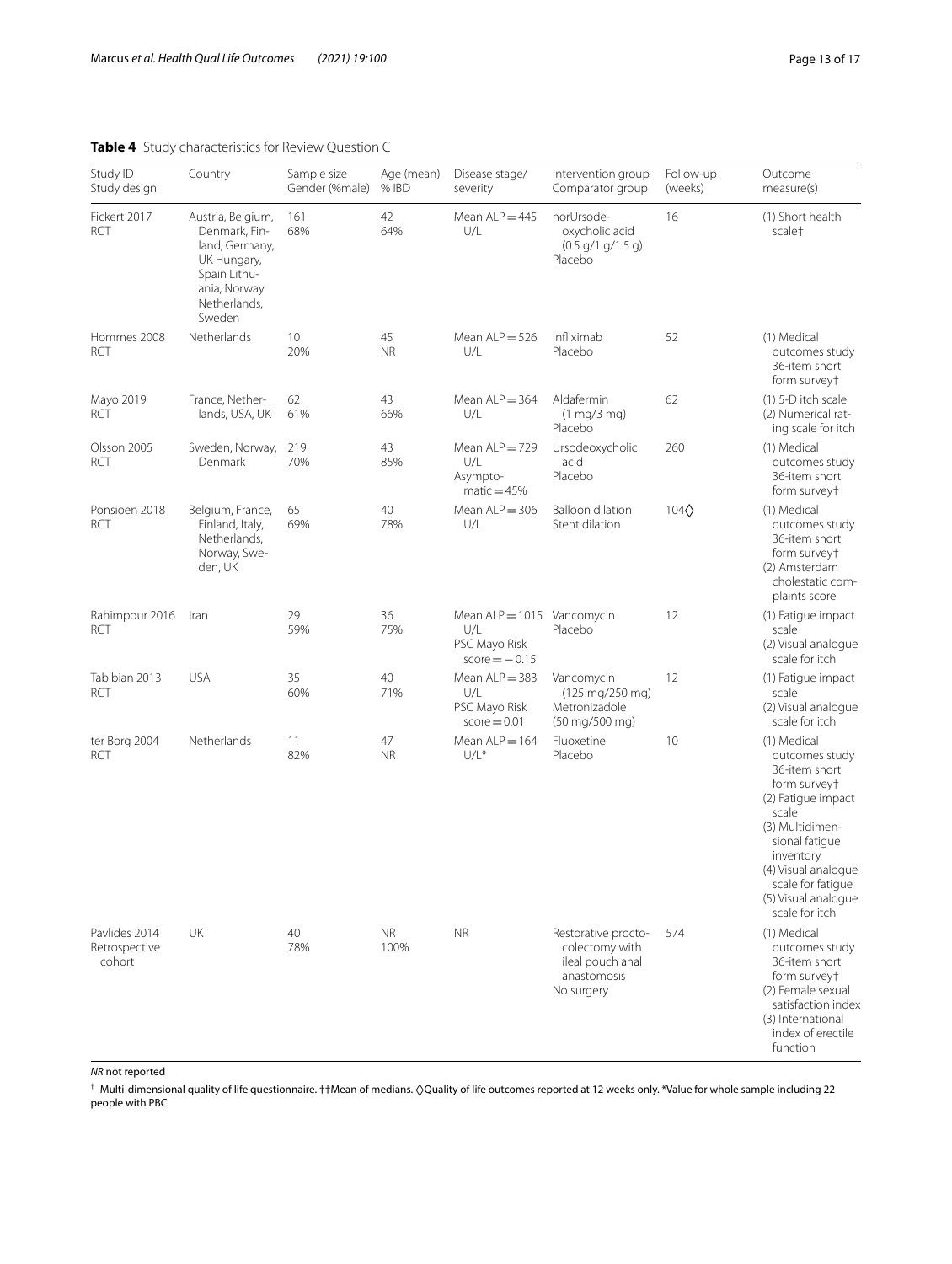|                | Sequence<br>generation | Allocation<br>concealment | Blinding of<br>participants and<br>personnel | Blinded outcome<br>assessment | Incomplete<br>outcome data | Selective<br>outcome<br>reporting | Other bias |
|----------------|------------------------|---------------------------|----------------------------------------------|-------------------------------|----------------------------|-----------------------------------|------------|
| ter Borg 2004  | Low                    | Low                       | Low                                          | Low                           | Low                        | Unclear                           | Low        |
| Olsson 2005    | Low                    | Low                       | l ow                                         | Unclear                       | High                       | Unclear                           | Low        |
| Hommes 2008    | Low                    | Unclear                   | Low                                          | Unclear                       | High                       | Unclear                           | Low        |
| Tabibian 2013  | Low                    | Unclear                   | Low                                          | Low                           | High                       | High                              | High       |
| Rahimpour 2016 | LOW                    | Low                       | Low                                          | Low                           | Low                        | Low                               | High       |
| Fickert 2017   | Low                    | Unclear                   | Low                                          | Low                           | High                       | High                              | Low        |
| Ponsioen 2018  | Low                    | Unclear                   | High                                         | Unclear                       | High                       | High                              | Low        |
| Mayo 2019      | Low                    | Low                       | Low                                          | Low                           | Low                        | High                              | Low        |

<span id="page-13-0"></span>**Table 5** Risk of bias assessment for the RCT evidence

focused only on patient-reported symptoms [[60](#page-16-23), [62,](#page-16-24) [63](#page-16-25)] as opposed to composite measures of QoL.

In Question A the evidence indicated poorer QoL for people with PSC compared with healthy controls, comparable QoL to people with other chronic conditions, but mixed fndings for comparisons with the general population. The evidence in Question B suggested that symptoms, IBD severity, liver cirrhosis, and large-duct PSC were all associated with impaired QoL. No associations were found between QoL and PSC severity measured with surrogate markers of disease progression (e.g. ALP) or one of three prognostic scoring systems. In Question B many of the identifed factors were explored in a single study which made it challenging to derive any frm conclusions. In Question C, no interventions were found to improve QoL outcomes. With the exception of fve studies [[12,](#page-15-11) [32,](#page-15-31) [42,](#page-16-5) [57,](#page-16-22) [59\]](#page-16-26), in each review study sample sizes were small, with no more than 120 participants with PSC. Various QoL measures were used across studies, which may explain some of the heterogeneity of fndings.

# **Strengths and limitations**

To our knowledge this is the frst paper to systematically review the literature for studies exploring QoL in PSC. We conducted a comprehensive search across five electronic databases, as well as reviewing reference lists of relevant studies and conducting a forward citation search for included studies. Two reviewers (EM, AMK) independently screened 10% of identifed references and all full-text papers, with a high-level of agreement. The review was limited in that data extraction and the quality of individual studies was assessed by a single reviewer. Due to resource limitations, we only included English language papers.

In contrast to previous literature reviews [[24,](#page-15-23) [25\]](#page-15-24), one of our inclusion criteria was studies where the majority of participants had a PSC diagnosis. This will have limited the available evidence, because a number of studies have explored QoL more broadly with people with cholestatic disease or chronic liver disease, which may include a subset of PSC participants. None of the studies we included had a mixed population, because no identifed studies included a majority of PSC participants. We excluded 19 studies in which 3–36% of the sample had PSC, as well as eight studies which did not provide information about the diagnoses of participants. Authors were contacted to request this information and the disaggregated data, but these were only provided for a single study [\[61](#page-16-27)]. It is challenging to recruit participants with rare conditions such as PSC [\[15](#page-15-14)], however, this inclusion criterion is important because there are key diferences between PSC and with other liver conditions. For example, unlike PSC, PBC predominantly affects women, is not associated with IBD, and has a more predictable clinical course [\[7](#page-15-6), [64\]](#page-16-29). Factors such as these are likely to afect QoL, and so extrapolating fndings from other liver-related conditions (where participants with PSC are in a minority) may not be appropriate.

# **Implications and gaps in the literature**

It is clear that PSC can have a detrimental impact on QoL. However, fndings from the studies identifed were mixed for comparisons of people with PSC with the general population, even though participants were age- and gender-matched. These study findings were based on scores from generic questionnaires, such as the SF-36  $[65]$  $[65]$  and the 15-D instrument  $[66]$  $[66]$  $[66]$ , and it is possible that these measures only have a limited relationship to the experiences of people with PSC. Six of these studies were also small scale: two included<50 participants, and four included <100 participants. This reduces our confidence in the fndings, with a risk of type II errors (i.e. failing to reject the null hypothesis when it is false). Another possible hypothesis is that, at the group level, QoL for people with PSC is similar to the general population, due to the relatively high proportion of people with PSC who are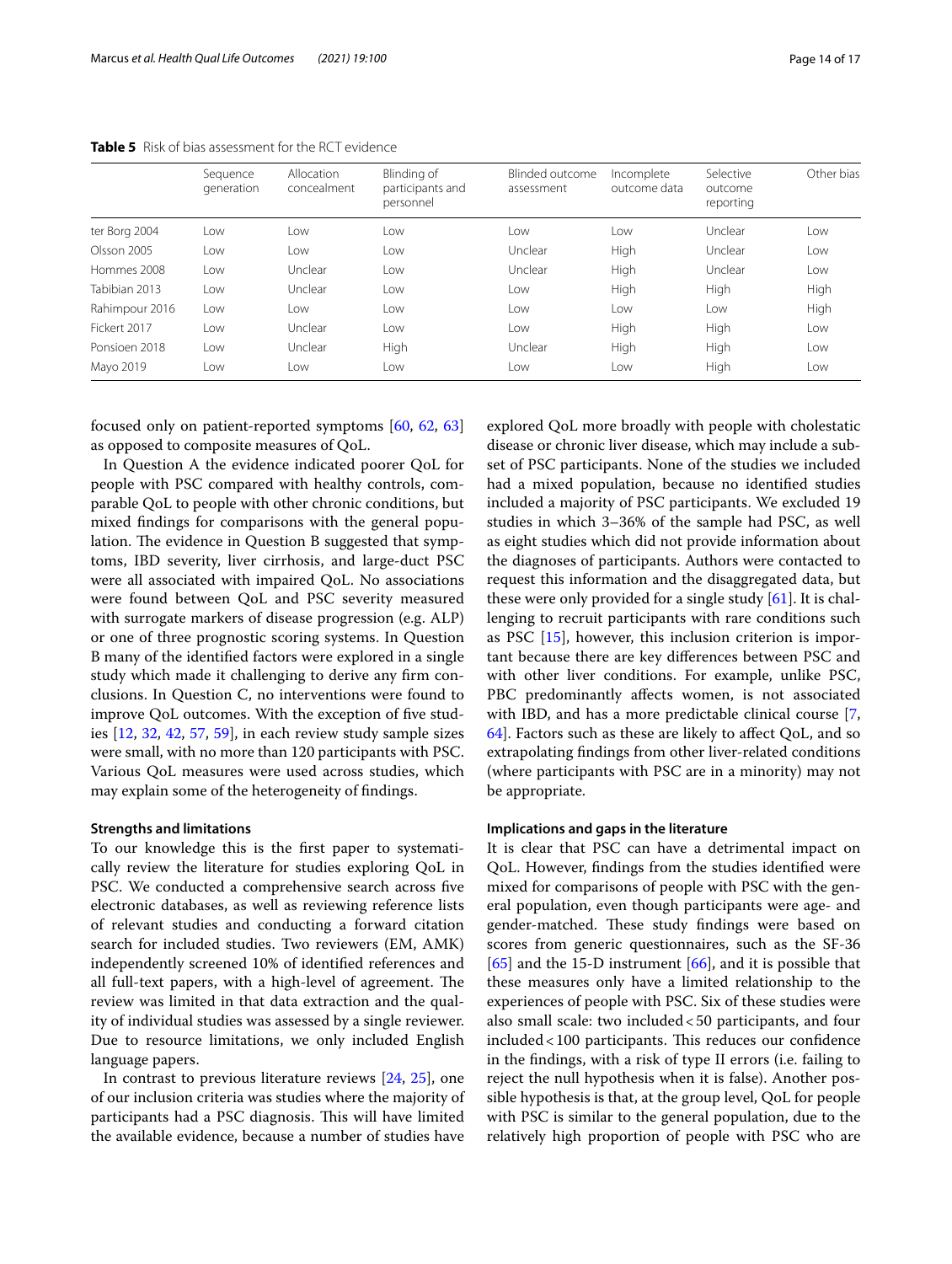asymptomatic. Only one study in this review reported on the proportion of asymptomatic participants, which was as high as  $45\%$  [\[12\]](#page-15-11). These data were missing from the other published reports, and so based on the available evidence this question remains unanswered.

A co-morbid diagnosis of IBD in people with PSC was not found to impact on QoL, however the severity of IBD symptoms was found to be independently associated with impaired QoL. Although IBD in PSC tends to be mild [\[67\]](#page-16-32), this fnding suggests it is important to monitor IBD related symptoms and impacts when assessing QoL in PSC [\[11](#page-15-10)]. As expected, the experience of symptoms such as itch, pain and jaundice were associated with worse QoL, but there were contradictory fndings for the impact of fatigue. Fatigue is a debilitating symptom which is commonly experienced by people with PSC [\[68](#page-16-33)]. These findings suggest that generic measures of QoL may not adequately capture the impact of fatigue, indicating a need for a disease-specifc measure of QoL for PSC.

Surrogate markers of disease progression are commonly used as primary outcomes in clinical trials in place of "harder" outcomes such as cirrhosis or mortality, which can take a long time to occur making them unsuitable for trial design  $[69]$  $[69]$ . Despite the common use of these markers, no single method has been recommended to predict individual patient prognosis in PSC [\[6\]](#page-15-5). In this review, disease progression as measured with surrogate markers (e.g. ALP) and with prognostic scoring systems (which include such markers) was not found to correlate with assessments of QoL. In light of these fndings we recommend the inclusion of assessments of QoL in all future trials. We only identifed fve RCTs which used a composite measure of QoL as an outcome, which suggests this integration is currently lacking.

The evidence base was limited across all review questions with few studies included in each comparison, many of which had small samples. In addition, many studies reported QoL data narratively or only provided *p* values which meant it was not possible to explore the magnitude of signifcant fndings. Key gaps in the literature include the impact of fatigue on QoL, only explored in two studies with conficting fndings, and the impact of IBD severity, only explored in a single study. The available literature only explored the association of clinical or demographic factors with QoL. Studies exploring psychological or social factors, such as self-efficacy or social support, which can also impact on QoL [\[70](#page-16-35)], were lacking. We found very limited evidence exploring QoL in people with large-duct PSC compared with small-duct PSC, as well as in people with and without a dominant stricture, features which are associated with the severity of PSC, transplant-free survival and risk of cancer [\[1](#page-15-0), [2\]](#page-15-1). Staging or stratifying PSC is challenging, however, newer methods such as the enhanced liver fbrosis (ELF) test have shown greater sensitivity than existing models in predicting outcomes, particularly in the earlier stages of the condition [\[71](#page-16-36), [72\]](#page-16-37). We did not fnd any evidence exploring how this method of staging correlates with the lived experiences of people with PSC. Future research studies should address this topic.

# **Conclusion**

This review found few studies exploring QoL for people with PSC. Those included found worse QoL for people with PSC than for healthy controls, and similar QoL to people with other chronic conditions. Comparisons with the general population were mixed. Many studies included small numbers of participants, which is due in large part to the rarity of the condition. Those studies found that symptoms, severity of IBD, liver cirrhosis, and large-duct PSC were all associated with worse QoL. No interventions indicated any evidence of beneft on QoL. Studies assessing disease severity using three prognostic scoring systems and markers of disease progression did not fnd any correlations with QoL. We recommend that larger-scale clinical research studies are conducted, measuring QoL alongside clinical and laboratory-based outcomes. We also recommend the development of a valid, responsive, and PSC-specifc measure of QoL for use in such studies, since generic measures of QoL may not cover all issues of importance to people with PSC, such as fatigue.

## **Supplementary Information**

The online version contains supplementary material available at [https://doi.](https://doi.org/10.1186/s12955-021-01739-3) [org/10.1186/s12955-021-01739-3](https://doi.org/10.1186/s12955-021-01739-3).

<span id="page-14-0"></span>**Additional fle 1.** Full MEDLINE search strategy.

#### **Acknowledgements**

The authors would like to acknowledge the British Liver Trust and PSC Support for providing funding for the Ph.D. and Marie Curie for providing funding for the UCL Marie Curie Palliative Care Research Department.

#### **Authors' contributions**

EM, BV, PS and DT contributed to the study conception and design. EM conducted the searches. EM and AMK completed the screening of titles and abstracts. EM identifed full text papers and conducted data extraction and quality assessment. EM conducted the data synthesis which was reviewed by BV, PS, and DT. EM and BV drafted the manuscript and PS, DT, and AMK provided feedback. All authors read and approved the fnal manuscript.

#### **Funding**

The author(s) disclosed receipt of the following fnancial support for the research, authorship and/or publication of this article: This systematic review was carried out as part of a Ph.D. with funding secured by DT from the British Liver Trust and PSC Support. The funders played no role in the analysis and interpretation of data, in the writing of the report or in the decision to submit the article for publication. PS and BV are supported by the Marie Curie Chair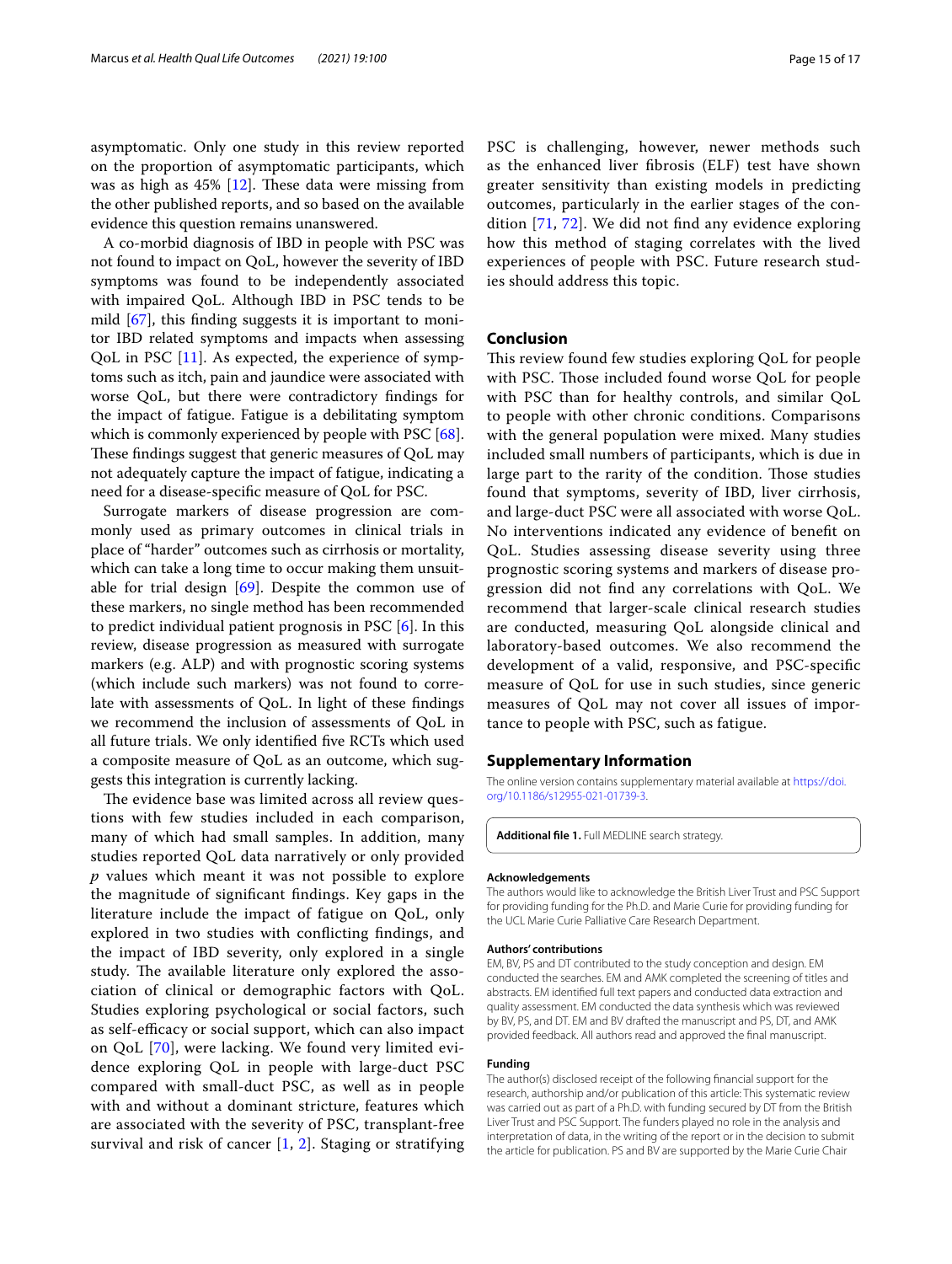in Palliative and End of Life Care Grant (Grant MCCC-FCH-13-U). DT receives support from PSC Partners.

### **Availability of data and materials**

The datasets during and/or analysed during the current study available from the corresponding author on reasonable request.

# **Declarations**

**Ethics approval and consent to participate** Not applicable.

#### **Consent for publication**

Not applicable.

#### **Competing interests**

The author(s) declared no potential conficts of interest with respect to the research, authorship, and/or publication of this article.

#### **Author details**

<sup>1</sup> Marie Curie Palliative Care Research Department, Division of Psychiatry, University College London, 6th Floor, Maple House, 149 Tottenham Court Road, London W1T 7NF, UK.<sup>2</sup> University College London Institute of Liver and Digestive Health, UCL Royal Free Campus, Royal Free Hospital, London, UK.<sup>3</sup> Sheila Sherlock Liver Unit, Royal Free Hospital, London, UK.

# Received: 4 December 2020 Accepted: 9 March 2021

#### **References**

- <span id="page-15-0"></span>1. Karlsen TH, Folseraas T, Thorburn D, Vesterhus M. Primary sclerosing cholangitis—a comprehensive review. J Hepatol. 2017;67(6):1298–323.
- <span id="page-15-1"></span>2. Lazaridis KN, LaRusso NF. Primary sclerosing cholangitis. N Engl J Med. 2016;375(12):1161–70.
- <span id="page-15-2"></span>3. Boonstra K, van Erpecum KJ, van Nieuwkerk KMJ, Drenth JPH, Poen AC, Witteman BJM, et al. Primary sclerosing cholangitis is associated with a distinct phenotype of infammatory bowel disease. Infamm Bowel Dis. 2012;18(12):2270–6.
- <span id="page-15-3"></span>4. Boonstra K, Weersma RK, van Erpecum KJ, Rauws EA, Spanier BWM, Poen AC, et al. Population-based epidemiology, malignancy risk, and outcome of primary sclerosing cholangitis. Hepatology. 2013;58(6):2045–55.
- <span id="page-15-4"></span>5. Lindor KD, Kowdley KV, Harrison ME, American College of G. ACG clinical guideline: primary sclerosing cholangitis. Am J Gastroenterol. 2015;110(5):646–59 (**quiz 60**).
- <span id="page-15-5"></span>6. Chapman MH, Thorburn D, Hirschfeld GM, Webster GGJ, Rushbrook SM, Alexander G, et al. British Society of Gastroenterology and UK-PSC guidelines for the diagnosis and management of primary sclerosing cholangitis. Gut. 2019;68(8):1356–78.
- <span id="page-15-6"></span>7. Weismuller TJ, Trivedi PJ, Bergquist A, Imam M, Lenzen H, Ponsioen CY, et al. Patient age, sex, and infammatory bowel disease phenotype associate with course of primary sclerosing cholangitis. Gastroenterology. 2017;152(8):1975–84.
- <span id="page-15-7"></span>8. Webb GJ, Rana A, Hodson J, Akhtar MZ, Ferguson JW, Neuberger JM, et al. Twenty-year comparative analysis of patients with autoimmune liver diseases on transplant waitlists. Clin Gastroenterol Hepatol. 2018;16(2):278-87e7.
- <span id="page-15-8"></span>9. Eaton JE, Juran BD, Atkinson EJ, Schlicht EM, Xie X, de Andrade M, et al. A comprehensive assessment of environmental exposures among 1000 North American patients with primary sclerosing cholangitis, with and without infammatory bowel disease. Aliment Pharmacol Ther. 2015;41(10):980–90.
- <span id="page-15-9"></span>10. Arndtz K, Hirschfeld GM. Primary sclerosing cholangitis and the management of uncertainty and complexity. Frontline Gastroenterol. 2017;8(4):260–6.
- <span id="page-15-10"></span>11. Cheung AC, Patel H, Meza-Cardona J, Cino M, Sockalingam S, Hirschfeld GM. Factors that infuence health-related quality of life in patients with primary sclerosing cholangitis. Dig Dis Sci. 2016;61(6):1692–9.
- <span id="page-15-11"></span>12. Haapamaki J, Tenca A, Sintonen H, Barner-Rasmussen N, Farkkila MA. Health-related quality of life among patients with primary sclerosing cholangitis. Liver Int. 2015;35(9):2194–201.
- <span id="page-15-12"></span>13. Gurusamy KS, Walmsley M, Davidson BR, Frier C, Fuller B, Madden A, et al. Top research priorities in liver and gallbladder disorders in the UK. BMJ Open. 2019;9(3):e025045.
- <span id="page-15-13"></span>14. Trivedi PJ, Corpechot C, Pares A, Hirschfield GM. Risk stratification in autoimmune cholestatic liver diseases: opportunities for clinicians and trialists. Hepatology. 2016;63(2):644–59.
- <span id="page-15-14"></span>15. Morel T, Cano SJ. Measuring what matters to rare disease patients refections on the work by the IRDiRC taskforce on patient-centered outcome measures. Orphanet J Rare Dis. 2017;12(1):171.
- <span id="page-15-15"></span>16. Tothova V, Bartlova S, Dolak F, Kaas J, Kimmer D, Manhalova J, et al. Quality of life in patients with chronic diseases. Neuro Endocrinol Lett. 2014;35(Suppl 1):11–8.
- <span id="page-15-16"></span>17. Megari K. Quality of life in chronic disease patients. Health Psychol Res. 2013;1(3):e27.
- <span id="page-15-17"></span>18. Arndtz K, Hirschfield GM. Quality of life and primary sclerosing cholangitis: THE business of defning what counts. Hepatology. 2018;68:16–8.
- <span id="page-15-18"></span>19. Marcus E. Developing and pre-testing a measure of quality of life for people with primary sclerosing cholangitis (PSC) in the UK [Unpublished doctoral thesis]. London: University College London; 2020. [https://disco](https://discovery.ucl.ac.uk/id/eprint/10108246/) [very.ucl.ac.uk/id/eprint/10108246/](https://discovery.ucl.ac.uk/id/eprint/10108246/). Accessed 14 Feb 2021.
- <span id="page-15-19"></span>20. Saffioti F, Gurusamy KS, Hawkins N, Toon CD, Tsochatzis E, Davidson BR, et al. Pharmacological interventions for primary sclerosing cholangitis. Cochrane Database Syst Rev. 2017;2017(4):CD011343.
- <span id="page-15-20"></span>21. Jin XY, Khan TM. Quality of life among patients sufering from cholestatic liver disease-induced pruritus: a systematic review. J Formos Med Assoc. 2016;115(9):689–702.
- <span id="page-15-21"></span>22. Isa F, Turner GM, Kaur G, Kyte D, Slade A, Pankhurst T, et al. Patientreported outcome measures used in patients with primary sclerosing cholangitis: a systematic review. Health Qual Life Out. 2018;16(1):133.
- <span id="page-15-22"></span>23. Kim HP, Lieber SR, Rogers ME, Moon AM, Loiselle M, Walker J, et al. A systematic review of patient-reported outcomes in primary biliary cholangitis and primary sclerosing cholangitis. Hepatol Commun. 2020;4(10):1502–15.
- <span id="page-15-23"></span>24. Zakharia K, Tabibian A, Lindor KD, Tabibian JH. Complications, symptoms, quality of life and pregnancy in cholestatic liver disease. Liver Int. 2018;38(3):399–411.
- <span id="page-15-24"></span>25. Ranieri V, McKay K, Walmsley M, Senior R, Thorburn D, Kennedy E. Primary sclerosing cholangitis and psychological wellbeing: a scoping review. Semin Liver Dis. 2019;39(1):104–10.
- <span id="page-15-25"></span>26. Marcus E, Vivat B, Stone P, Krooupa A, Thorburn D. Quality of life in primary sclerosing cholangitis: assessment tools, comparisons with other conditions, impacts and interventions. 2017:PROSPERO CRD42017071729. [http://www.crd.york.ac.uk/PROSPERO/display\\_record.](http://www.crd.york.ac.uk/PROSPERO/display_record.php?ID=CRD) php?ID=CRD.
- <span id="page-15-26"></span>27. [Cella DF, Tulsk](http://www.crd.york.ac.uk/PROSPERO/display_record.php?ID=CRD)y DS. Quality of life in cancer: defnition, purpose, and method of measurement. Cancer Investig. 1993;11(3):327–36.
- <span id="page-15-27"></span>28. Higgins JPT, Altman DG, Gotzsche PC, Juni P, Moher D, Oxman AD, et al. The Cochrane Collaboration's tool for assessing risk of bias in randomised trials. Bmj-Brit Med J. 2011;343:d5928.
- <span id="page-15-28"></span>29. Wells GA, Shea B, O'Connell D, Peterson J, Welch V, Losos M, et al. The Newcastle-Ottawa Scale (NOS) for assessing the quality of nonrandomised studies in meta-analyses; 2013. [http://www.ohri.ca/programs/](http://www.ohri.ca/programs/clinical_epidemiology/oxford.asp) [clinical\\_epidemiology/oxford.asp.](http://www.ohri.ca/programs/clinical_epidemiology/oxford.asp)
- <span id="page-15-29"></span>30. Downes MJ, Brennan ML, Williams HC, Dean RS. Development of a critical appraisal tool to assess the quality of cross-sectional studies (AXIS). BMJ Open. 2016;6(12):e011458.
- <span id="page-15-30"></span>31. Harbour R, Miller J. A new system for grading recommendations in evidence based guidelines. BMJ. 2001;323(7308):334–6.
- <span id="page-15-31"></span>32. Benito de Valle M, Rahman M, Lindkvist B, Bjornsson E, Chapman R, Kalaitzakis E. Factors that reduce health-related quality of life in patients with primary sclerosing cholangitis. Clin Gastroenterol Hepatol. 2012;10(7):769-75e2.
- <span id="page-15-32"></span>33. Kalaitzakis E, Benito de Valle M, Rahman M, Lindkvist B, Bjornsson E, Chapman R, et al. Mapping chronic liver disease questionnaire scores onto SF-6D utility values in patients with primary sclerosing cholangitis. Qual Life Res. 2016;25(4):947–57.
- <span id="page-15-33"></span>34. Gorgun E, Remzi FH, Manilich E, Preen M, Shen B, Fazio VW. Surgical outcome in patients with primary sclerosing cholangitis undergoing ileal